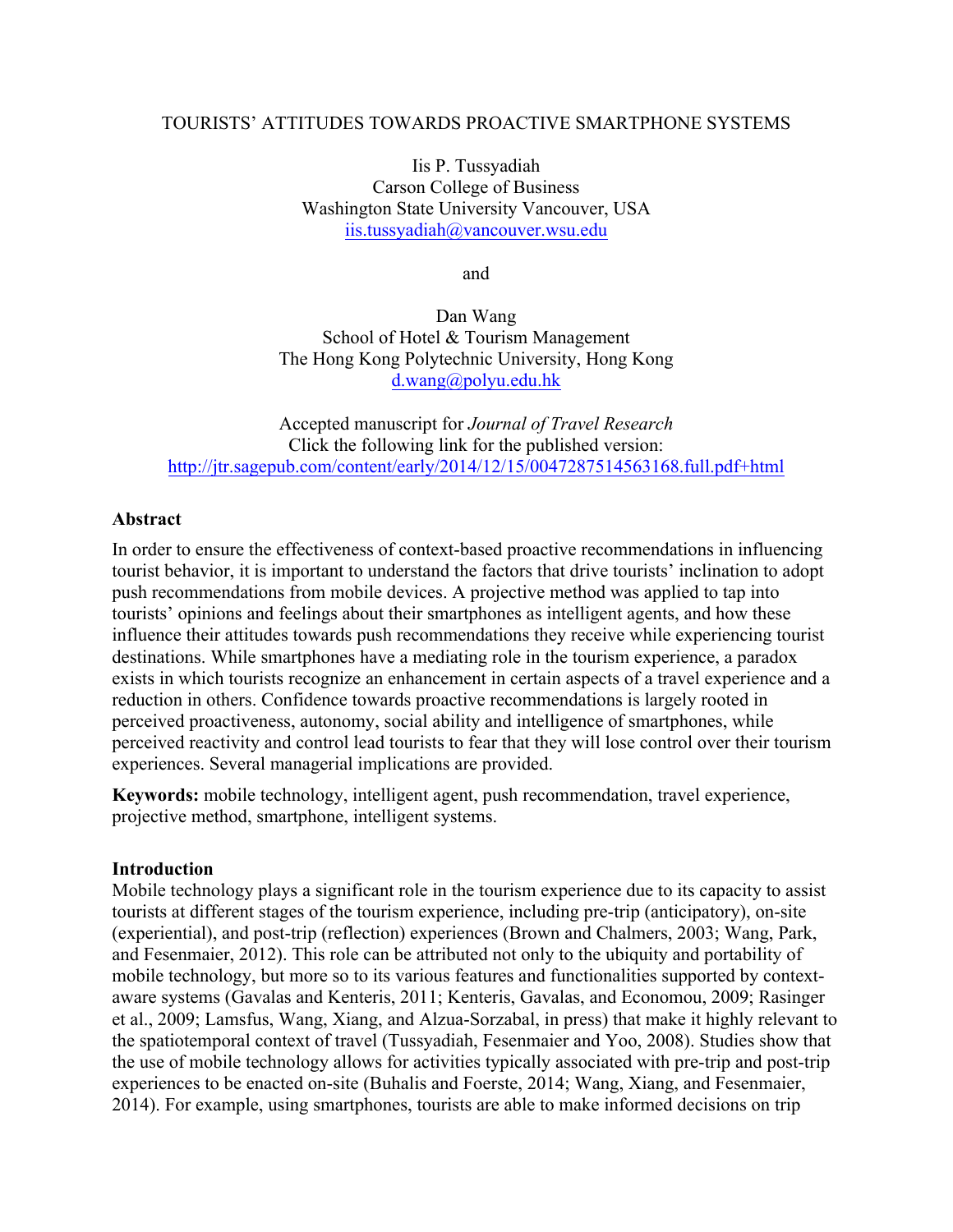itineraries (i.e., activities to partake in, attractions to visit, etc.) with the help of location-based services (i.e., on-site information regarding points-of-interest) using global positioning systems and mobile sensors (Meehan, et al., 2013; Tussyadiah, 2012; Zipf, 2002). Tourists are also able to instantly share travel experiences with their social networks via mobile social media (Wang, Park, and Fesenmaier, 2012). Therefore, it is suggested that mobile technology transforms the tourism experience by muddling the definitive boundaries between the anticipatory, experiential, and reflection stages of the tourism experience (Wang, Xiang, and Fesenmaier, 2014).

Many studies on the development of mobile technology for tourists focus on how to make mobile technology more intelligent and context-aware, and, thus, produce more relevant recommendations to support tourists on the move (Gavalas and Kenteris, 2011; ten Hagen, Modsching and Kramer, 2005). These studies imply that the more relevant the recommendation is for the tourists, the more likely it is to be adopted (Kabassi, 2010; Schmidt-Belz et al., 2002; ten Hagen, Modsching and Kramer, 2005). This development involves integrating various contextual information into mobile intelligence systems, including information related to computing systems (e.g., input method, display), the users (e.g., preferences, habits) and their social systems (e.g., people nearby, socio-cultural situations), the physical environment (e.g., location, weather condition), and time (e.g., time of day, day of week) (Mehra, 2012; Schilit, Adams, and Want, 1994), allowing the characterization of mobile tourism applications as location-aware, time-aware, and personalized (Gavalas and Kenteris, 2011; Meehan et al., 2013; Rasinger et al., 2009).

The development of context-aware mobile systems is often associated with the concept of agency, especially for recommender systems that emphasize proactivity. Indeed, a number of researchers propose an agent-based framework for proactive personalization services which automatically push recommendations to users when the situation is appropriate (Kenteris, Gavalas, and Economou, 2009; Woerndl et al., 2011). This includes smartphone applications that send recommendations about nearby restaurants and tourist attractions based on users' location and history or suggest serendipitous actions (such as Foursquare). Within these systems, an agent is designed to exhibit aspects of intelligent behavior. This agent serves as a layer of mediation to make certain actions autonomously or with permission from the users and, hence, relieves users of the burden of having to carry out tedious or repetitive actions (King and Ohya, 1996) while exploring tourist destinations.

It is suggested that the perceived level of agency of a computing system, which can develop after an initial exposure to the system and through a history of users' actions and preferences observed by the system, influences users' judgment and appraisal of system performance (King and Ohya, 1996). In other words, tourists' assessment and disposition of push contextual recommendations generated by their smartphones (i.e., how good or how relevant the push recommendation is for them, how likely they are to adopt it) depend on the level of trust the tourists invest in their smartphones, as well as the establishment of history and mutual learning between the tourists and their smartphones. Typically, studies on the development of contextaware mobile technologies are supported by an analysis of users' feedback through usability tests and experiments (e.g., Schmidt-Belz et al., 2005). However, due to the complex nature of interactions and relationships between humans and computing systems, especially when autonomous agents are involved, it is important to explore the different factors and processes that guide tourists' attitudes towards contextual recommendations beyond traditional usability testing.

The goal of this research is to better understand the role of agency of mobile technology in influencing tourists' tendency to follow push recommendations generated by smartphones.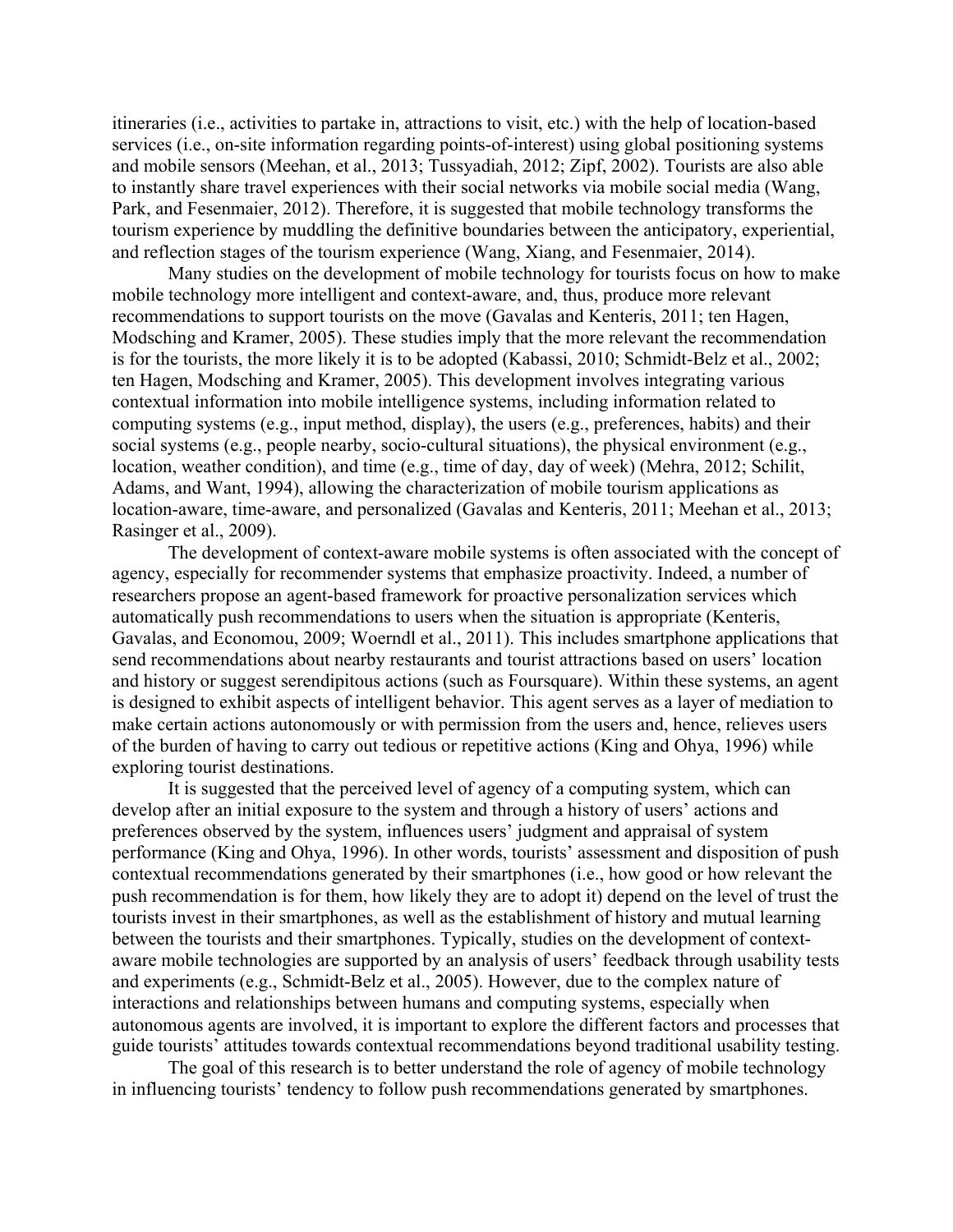Thus far, the understanding of the perceived agency of mobile technology remained untapped. Moreover, extracting information about users' perceived agency may be problematic because it implies asking users to ascribe human qualities (e.g., "smart," "controlling," etc.) to technology devices (McCarthy, 1978). Therefore, this research employs a projective method to tap into insights that lie beneath the surface (Chandler and Owen, 2002; Doherty and Nelson, 2010) by allowing research participants to articulate their innermost thoughts and feelings towards their smartphones in order to extract the perceived agency of smartphones and assess how that may contribute to their attitudes towards travel-related push recommendations. The findings add to the knowledge base of existing literature on technology-mediated experience by emphasizing the increasingly prevalent roles of personal technology in tourists' decision-making processes and experiences. Further, the utilization of a projective method in this research results in rich information to inform the development of mobile agents to support tourists on the move (i.e., to mediate on-site tourism experiences).

## **Theories of Technology Agency**

Technology has developed to mediate people's daily activities, and intelligent agency sits as the key figure in this development (Wise, 1998). Indeed, intelligent agency (and artificial intelligence) has been a focus of a heterogeneous body of research from the creation of agentbased intelligent software, to complex robotics in engineering and computer sciences, to continuing investigation into the complex interactions between humans and computing systems, drawing from philosophy, psychology, anthropology, and sociology (e.g., Galloway, 2004; Kallinikos, 2002). Designing artificial intelligence involves ascription of human qualities to machines (McCarthy, 1978), which can be explained through structural definitions (i.e., given in terms of its internal state and functionalities) and behavioral definitions (i.e., given in terms of its actual or potential behavior).

According to McCarthy (1978), since behavioral definitions do not postulate the internal states of the system (i.e., a system is defined to have a certain quality if it behaves in a certain way), they may not explain certain qualities that do not result in behaviors (i.e., unobservable qualities). As such, structural definitions can be considered more powerful from the design perspective. However, as users may not have the capacity to describe how a system is built, ascription of certain qualities to technology is largely based on their observations of its behavior. In other words, behavioral definitions involving agent metaphors (Baylor, 2000) are more useful for users. Therefore, to achieve the goals of this research, proactive methods were employed to extract the behavioral definitions of agency (i.e., agent metaphors) from smartphone users. Then, these behavioral definitions were verified by the structural definitions offered by researchers in the area of agent technology.

The structural definitions of agency explain the qualities or attributes that technology agents should exhibit from the design perspective. According to Russell and Norvig (2003), an intelligent agent is an autonomous entity that is able to observe and act upon its environment and direct its activity towards achieving its goals. They further assert that an intelligent agent learns and uses knowledge to achieve its goals. Lange (1998) defines agents as programs that "assist people and act on their behalf" and "function by allowing people to delegate work to them" (p. 1). Comprehensively, Wooldridge and Jennings (1995) suggest the following properties of agents: autonomy (i.e., ability to act without intervention from humans or other agents), social ability (i.e., ability to interact with other agents and humans, such as collaborate or negotiate, to complete their tasks), reactivity (i.e., ability to perceive their environment and respond in a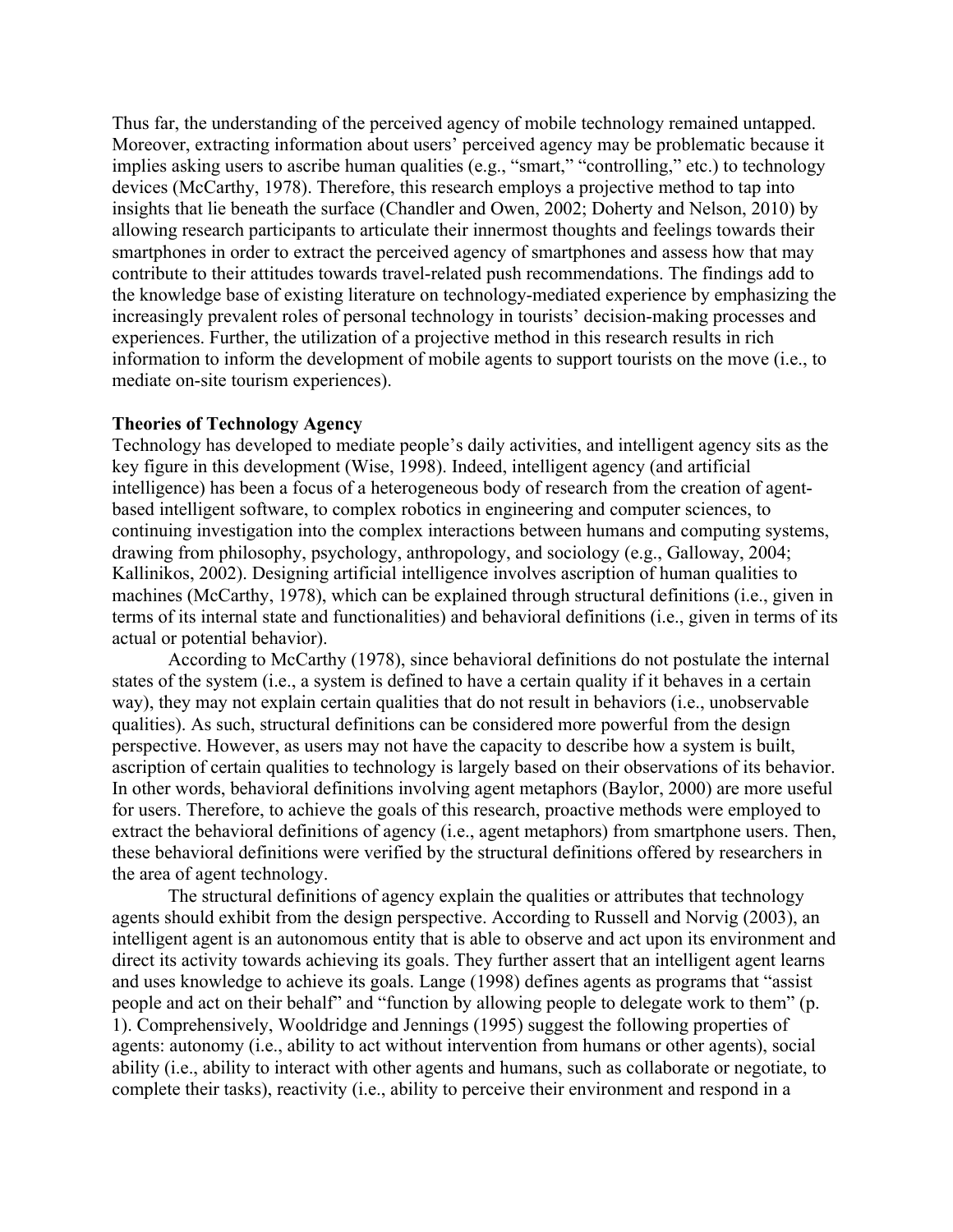timely fashion to changes that occur in it), and proactiveness (i.e., ability to exhibit opportunistic, goal-directed behavior and take initiatives when appropriate).

Furthermore, Dautenhahn (1998) defines socially intelligent agents (SIA) as agents that behave socially, are able to recognize and identify other agents, as well as establish and maintain relationships with other agents. Further, Dautenhahn and Nehaniv (2000) argue that SIA possesses different levels of authority and autonomy, which they categorize into: performing standard or routine work (i.e., assistants, comparable to a secretary), sharing workload and solving complex tasks on its own (i.e., associates), entertaining and pleasing users (i.e., playmates, pets), having a strong expertise in a field and guiding users in this domain (i.e., guides), monitoring user performance, and driving users out of the decision loop.

To explain agency from the behavioral perspective, Dennett (1971; 1989) introduces the concept of agents as intentional systems, suggesting that in order to predict the behaviors of others (e.g., people, animals, artifacts including machines and computers), people use the laws of physics (i.e., the physical stance), the idea of how artifacts, animals and humans are designed to behave (i.e., the design stance), and, when neither of these is accessible, the idea that they are rational agents with beliefs and desires (i.e., intentional stance). For example, tourists who are using Apple's iPhone may not know exactly how *Siri* (an intelligent personal assistant and knowledge navigator) is constructed or designed, but they can formulate their interpretations of its beliefs and desires based on observation of its behaviors and subsequently use these to predict its further actions. Hence, considering smartphones as intentional systems, when receiving push notifications on the move, tourists interpret that the smartphones have the intention of doing so due to their beliefs and desires (e.g., the smartphones want to be helpful) as reflected through their behavior (i.e., offering recommendations).

Another notable explanation of users' interpretation of technology agency is the concept of computing technologies as social actors. Indeed, an agent metaphor has been used to explain the perceived social roles of technology in social interactions (Baylor, 2000), as in Negroponte's (1970) description of intelligent agents as digital "butlers" (they are programmed to perform such tasks as filtering emails, scheduling appointments, and making travel arrangements) and Latour's (1988, 1993) metaphor of technologies as people's "lieutenants" (they regulate users' social behavior). Indeed, under a paradigm of Computers as Social Actors (CASA), researchers suggest that users perceive the social characteristics of computing technology and respond socially to computing technology in the same manner as they respond to other people (Nass, Steuer, and Tauber, 1994; Nass et al., 1995). Hence, it is believed that computing technology can be designed in such ways to exhibit social characteristics and social roles such as mentors, coaches, partners, opponents, etc. (Fogg, 2003) in order to influence user behavior. Therefore, conditioning users to think of their smartphones in social roles (i.e., through personification) is considered helpful in stimulating users to describe the behavior of their smartphones and capture the agent metaphor.

Two inter-related processes happen between technologies and humans within the social space associated with agency: (1) people create technologies to take tasks out of their hands (i.e., technologies do what people tell them to do; social determinism) and (2) technologies impose behaviors back on people (i.e., technologies affect people's behavior and people depend on technologies; technological determinism) (Latour, 1988, 1993; Wise, 1998). Indeed, as agents are created to fill human needs, the use of technology changes user behavior and the social environment (Dautenhahn and Nehaniv, 2000). When artificial agents act on users' behalf, users are permitting them control over some of the authority that the users might otherwise exercise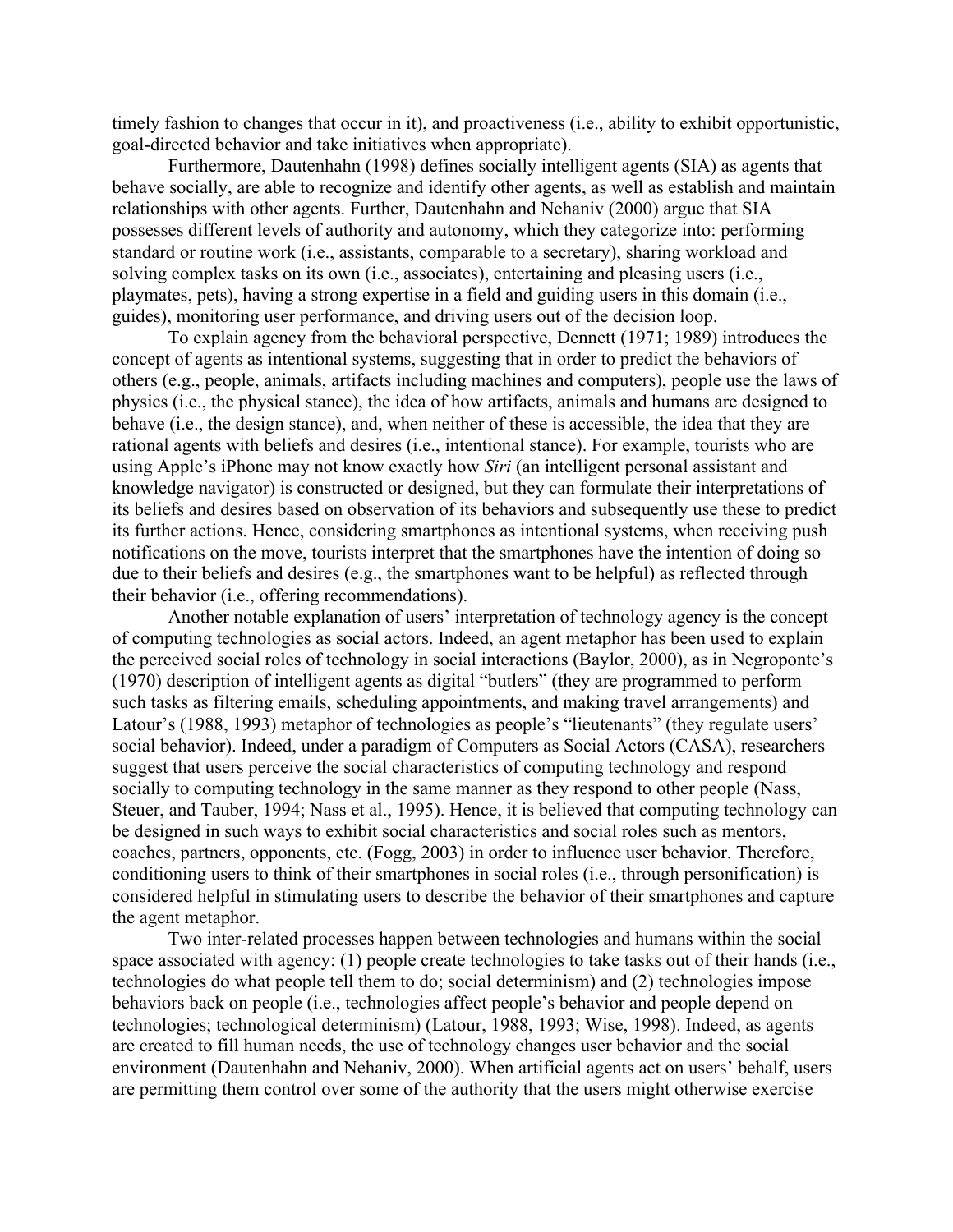(Dautenhahn and Nehaniv, 2000). As the notion arises that technology is an extension of self, where digital assistants/butlers/servants increasingly carry out human actions, it eventually generates anxiety over the issue of individual agency and control of technology (Wise, 1998).

Indeed, several studies suggest that while users feel comfortable delegating tasks to technology in order to take these out of their hands and out of their minds (Wise, 1998), some would be uneasy with the idea that humans will become enslaved to technology (i.e., users are no longer "in control" of their own actions) (Leonard, 1997), making trust a central factor in designing and dealing with agents. According to Wang and Benbasat (2005), evidence from a variety of literature, especially from CASA researchers, supports the notion that technological artifacts can be objects to trust and users develop trusting relationships with technology. Hence, they define trust in online recommendation agents as an extension of interpersonal trust. Previous studies have identified that users' trust towards online recommendation agents influences their intention to adopt the agents (Wang and Benbasat, 2005), either as a decision aid or as a delegated agent (Komiak and Benbasat, 2006). Therefore, tourists' trust (or anxiety) resulting from the perceived agency of their smartphones will influence their inclination to follow or not to follow push recommendations.

In summary, the conceptualization of technologies as intelligent agents calls for an interpretation of the structural and behavioral definitions of mobile technology agency. Referring to the structural definitions of agency, smart mobile devices pushing relevant recommendations to tourists on the move may signal the notion of autonomy (i.e., capable of working without users' intervention), reactivity (i.e., capable of reacting to environmental stimuli such as locational proximity to points of interest), and proactiveness (i.e., capable of sending relevant recommendations before being asked to do so), all of which are indicators of agency. As tourists may not be aware of the internal states and technical properties of smartphones and smartphone apps, perceived agency can be extracted from tourists' interpretations of observable behaviors of the smartphones. Further, the perceived agency can be analyzed to determine its role in influencing tourists' attitudes towards push recommendations on-site.

### **Research Methodology**

#### *Projective Methods*

Qualitative research methods are considered a useful approach in investigating and explaining situations and phenomena involving deeper meanings and attitudes. Typically, qualitative research methods targeting opinions, feelings, and attitudes involve generating information through interviews, discussions, or interpretation of narratives from research participants. However, in some situations, research participants may find it difficult to articulate their feelings, beliefs, attitudes and motivations through a direct questioning technique. Projective techniques are considered useful for researchers to enter the private world of research participants to uncover their inner perspectives in a way they feel comfortable with (Gordon and Langmaid, 1988; Webb, 1992). Projective techniques allow research participants to imbue objects or stimuli with characteristics of meanings that are derived from their subconscious desires, wishes, or feelings (Gordon and Langmaid, 1990). Commonly used methods in consumer research include a completion technique and projective questioning (Gordon and Langmaid 1990). The analysis and interpretation of data generated from projective techniques follow general qualitative methods. Such methods apply phenomenology as well as symbolic interactionism as the projections of the participants require interpretation of what lies beneath and what manifests in behavior (Gordon and Langmaid, 1988; Levy, 1985).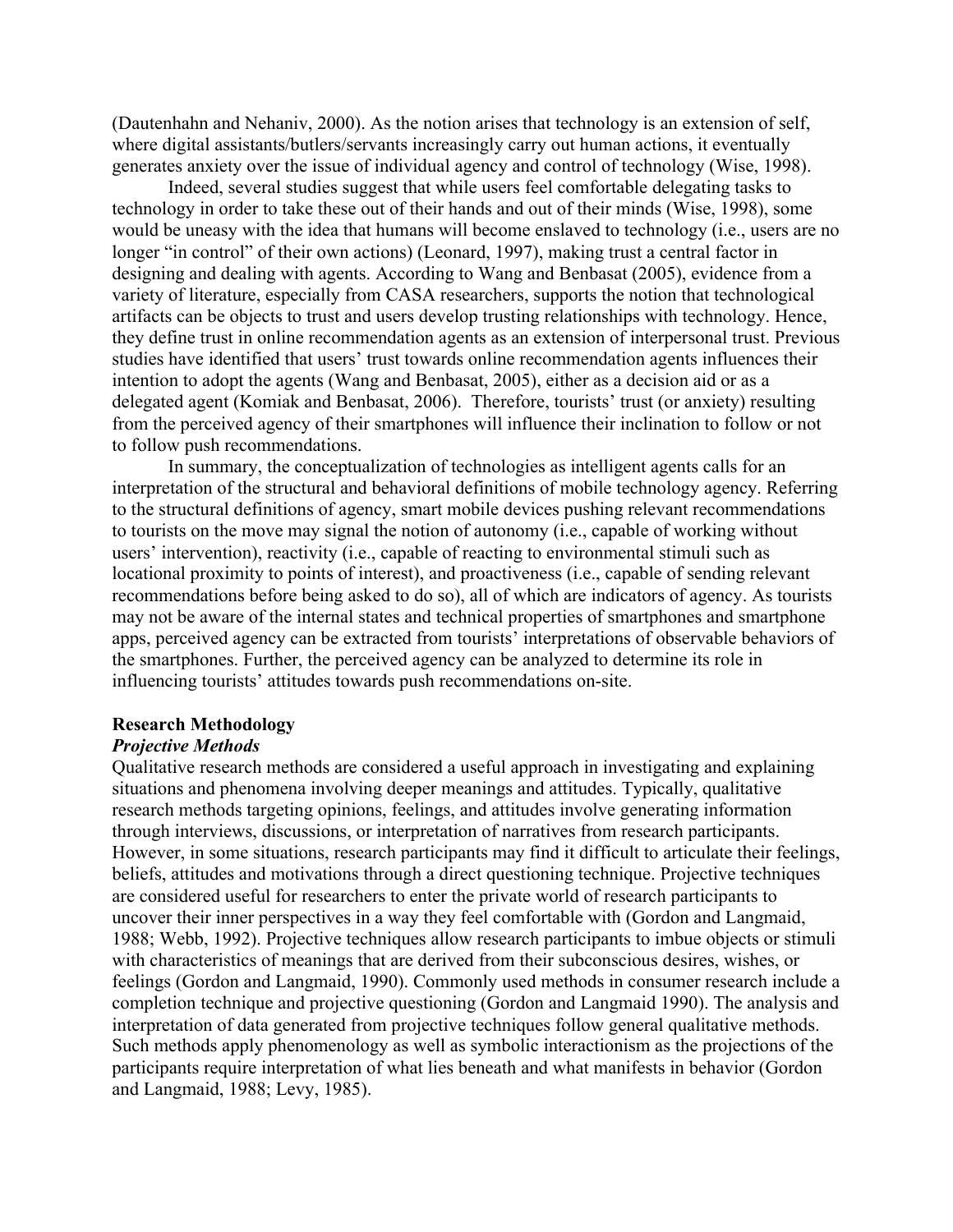Many studies have shown the usefulness of projective techniques in consumer research (Doherty and Nelson, 2012; Ramsey, Ibbotson, and McCole, 2006). There has been notable criticism of studies using projective techniques in terms of reliability and validity, especially in clinical psychology (e.g., Lilienfeld, Wood, and Garb, 2000). However, research shows that the reliability issue was found in the interpretation of information, but was not inherent in the techniques (e.g., Catterall and Ibbotson, 2000). Hence, when analyzing the responses from projective techniques, it is important to impose a structure on the interpretation process by, for example, having more than one researcher interpret the same sets of responses separately and then comparing results. Further, the issue of validity in projective techniques is related to whether the study has generated accurate findings from the research participants (i.e., internal validity) and whether the findings of a project can be generalized in similar cases (i.e., external validity) (Kassarjian, 1974). Levy (1985) observes that projective techniques often enable research participants to express themselves in fuller, more subtle and fairer ways than they could in responding to direct questioning (e.g., through interviews and discussions). Further, Ramsey, Ibbotson, and McCole (2006) argue that, following appropriate approaches, "projective techniques are reliable, valid, trustworthy, significant and appropriate research instruments that *have* provided insightful reality..." (p. 551). To ensure reliability of this research, three independent coders (two experienced researchers and a graduate student) analyzed the same data set independently, and inter-coder reliability was measured using Krippendorff's Alpha (Krippendorff, 2013). To check for internal validity, a member check procedure was performed with select participants to ensure that the findings accurately represented participants' responses.

### *Research Procedure*

The main goal of this research was to explore the factors that drive tourists' attitudes towards push recommendations by smartphones while on the move. Projective techniques were utilized to explore the attributes of agency that tourists perceived from their smartphones and analyze how these influenced tourists' attitudes towards smartphone recommendations. A total of 275 undergraduate and Master's students enrolled in a university in Hong Kong SAR, China, participated in this research. The younger demographic group (i.e., most participants were in their 20s) was chosen due to the importance of this group as a driver of growth in smartphone adoption and use, especially in Asia and the Pacific (Hakuhodo, 2013), as well as the prevalence of smartphone use for travel among millennials worldwide (Expedia, 2013). Therefore, the relevance of young travelers as heavy users of smartphones during travel signifies the selection of this group as participants in this study.

In order to access users' feelings towards their smartphones and attitudes towards push recommendations in a tourism setting, participants in this research were given two sentence completion tasks and a cartoon test with bubble drawings. The sentence completion tasks followed a personification technique (Doherty and Nelson, 2010) by asking participants to imagine their smartphone as a person and as a body part:

*"If my mobile phone was a person, it would be \_\_\_\_\_\_\_\_\_ because \_\_\_\_\_\_\_\_\_\_\_\_\_" "If my mobile phone was a body part, it would be \_\_\_\_\_\_\_\_\_ because \_\_\_\_\_\_\_\_\_\_\_\_\_"*

These tasks were targeted to facilitate the projection of human qualities on their smartphones by personifying them and, simultaneously, their desires, wishes, and fears for their devices. At the same time, the tasks were targeted to access participants' perceptions of the functionalities and observed behaviors of their smartphones as well as the patterns of use. By thinking of their smartphones in terms of a person and/or a body part, research participants were conditioned to think more deeply about smartphone qualities that mimic the characteristics of human agents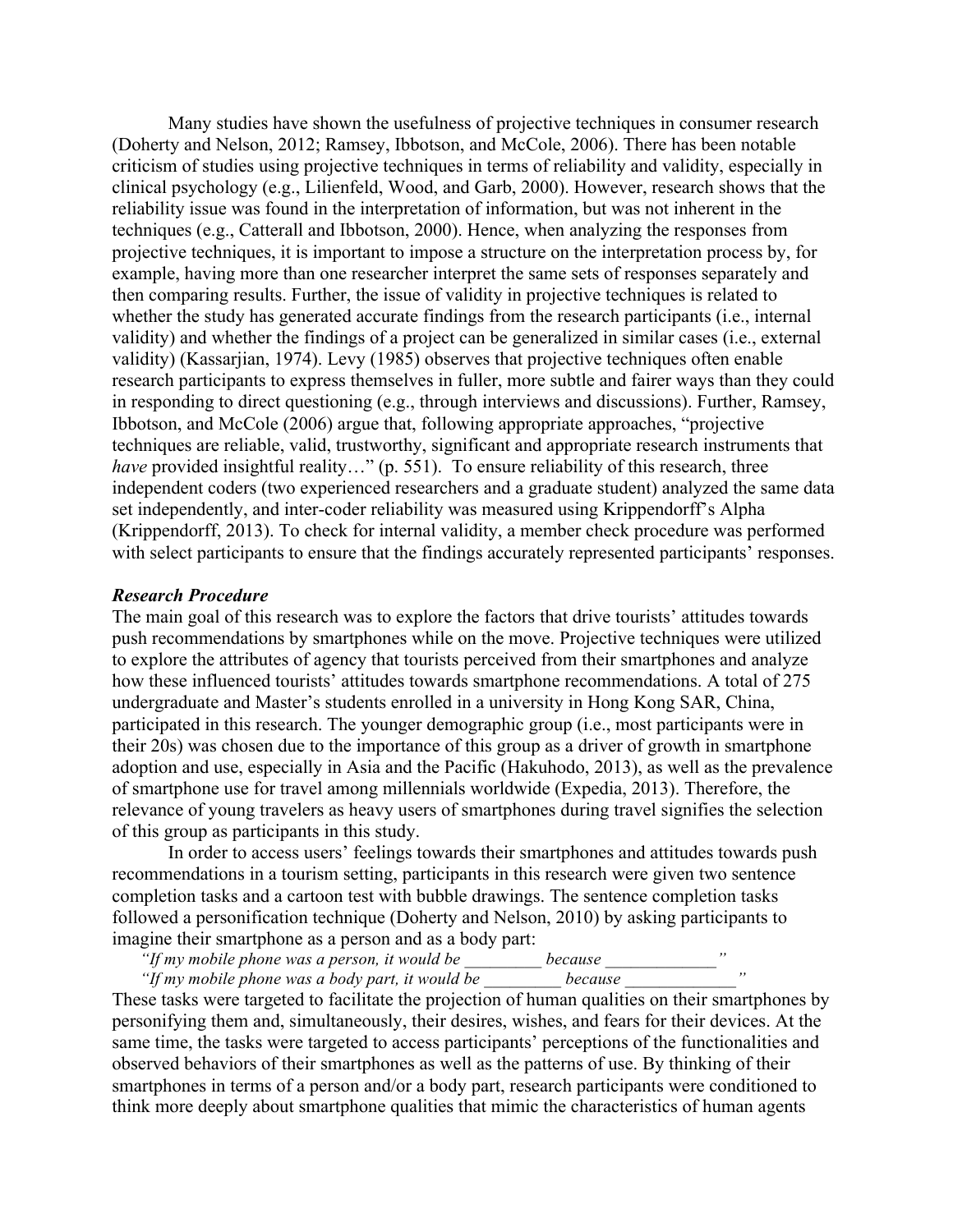(i.e., social actors [Negroponte, 1970; Latour, 1988; 1993]) and about smartphone intentionality based on their behaviors (i.e., intentional stance [Dennett's, 1971; 1989]). The behavioral definitions of agency extracted from participants' responses were then interpreted to match the structural definitions.

After completing these sentences, participants were given a very simple cartoon character (i.e., a figure of faceless head and bust) and were asked to fill out three bubbles to describe what the character would think, say, and feel about proactive contextual recommendations (i.e., think bubble came from top of head, say bubble came from where a mouth should have been, and feel bubble came from where a heart should have been). The textual scenario describes the character as a traveler exploring a tourist destination (i.e., on-site, experiential stage of travel); his/her mobile phone is capable of understanding his/her needs and preferences and suggesting actions for him/her while traveling. The statement and bubbles are as follows:

*"The mobile phone recommended something to do…"*  Bubble 1: *"…[I] would think\_\_\_\_\_\_\_\_\_\_\_\_\_\_\_\_"* Bubble 2:  $\cdot \cdot \cdot$ ...*[I]* would feel Bubble 3: " $...$  *II]* would say

This completion test was specifically directed to the projection of perceived meanings and attitudes towards proactive contextual recommendations from an intelligent agent (scenario: a mobile phone is capable of understanding its user and suggesting actions) that can be an extension of self (scenario: a smart mobile phone makes its user smarter and more skillful). After answering the previous tasks in which they had to think about the mental qualities and capabilities of their smartphones, participants were confronted by these scenarios and asked to think more critically and project their innermost feelings toward intelligent agents in the context of tourism. This task was targeted to access possible inner conflicts and anxiety regarding control over decision making (i.e., are smart phones in control of users' decisions?) and experiences (i.e., do smart phones determine and frame the tourism experiences?), which represent the duality of social and technological determinism (Latour, 1988, 1993; Wise, 1998). More importantly, the task was targeted to assess tourists' inclinations to follow push recommendations and whether the agency factors can be associated with anxiety and trust and, consequently, with this inclination (Wang and Benbasat, 2005; Komiak and Benbasat, 2006). The research procedure is illustrated in Figure 1.

All participants were given the same stimuli and were asked to finish the tasks within the same time frame (about 20 minutes). Their responses were recorded into textual data and interpreted following the analytical procedure that involves a series of coding and interpretation: (1) three independent coders used an open coding technique to explore emerging themes from the data and then developed separate code books; (2) code books were compared, discussed and negotiated (i.e., several codes were collapsed together, new codes were created, etc.) to create a unified code book; (3) coders re-coded samples of responses independently; (4) inter-coder reliability was measured; (5) themes and patterns were extracted from the refined codes; and, (6) patterns and themes were linked to broader, higher-level concepts of agency and technologies as social actors as well as technology-mediated tourism experiences.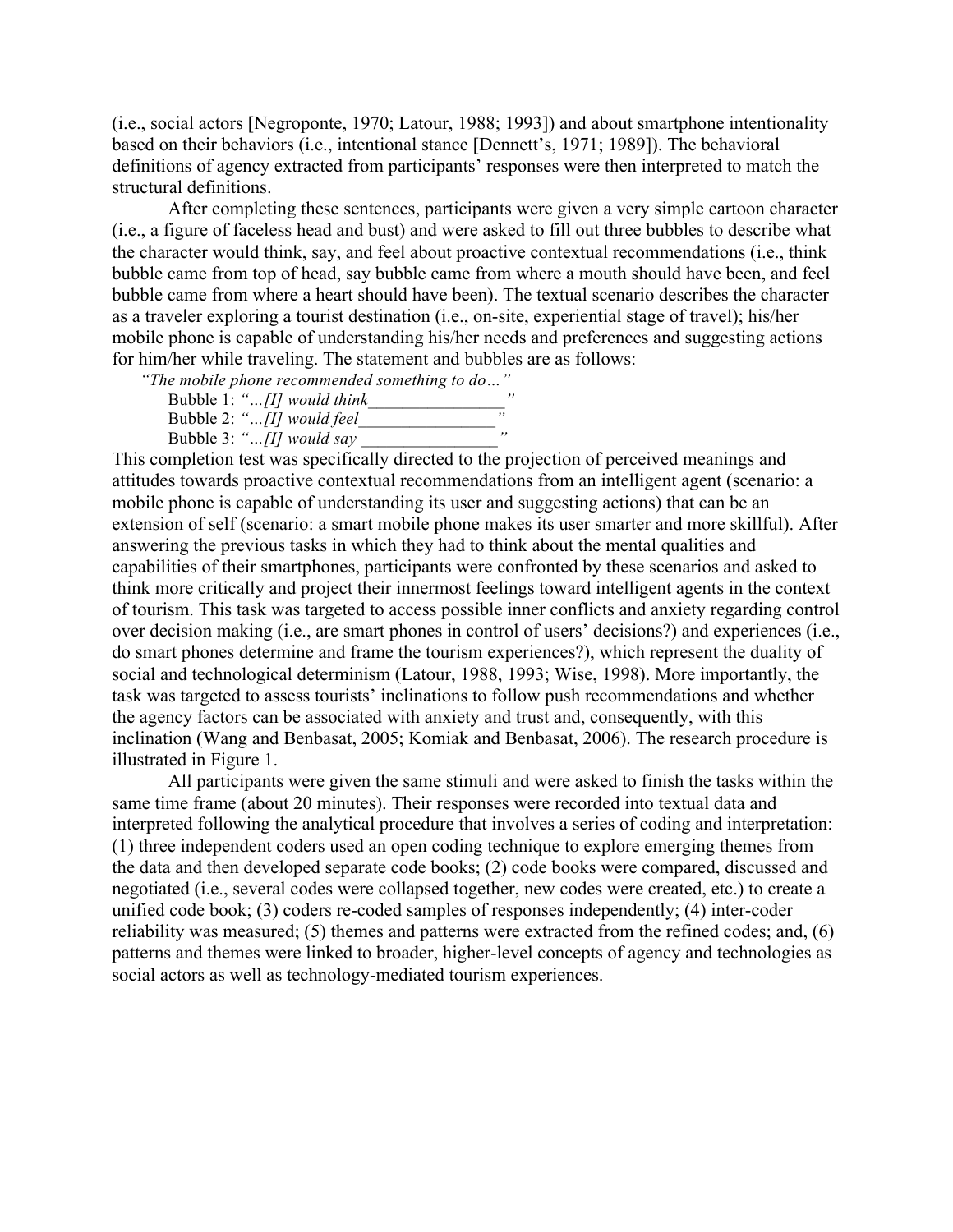## **Figure 1. Research Procedure**



# **Results and Discussion**

## *If My Smartphone was…*

Responses to "*If my smartphone was a person…"* range from attribution of specific social roles, such as a friend and a teacher, to specific people, such as Steve Jobs and Bill Gates. Based on the frequency of responses, the top personas include *Friend* (26%), *Mother* (16%), *Secretary/Butler* (16%), *Teacher* (7%), *Spouse* (5%), and *Father* (4%). While *Secretary* and *Butler* were grouped into one persona, *Mother* and *Father* were kept separate because of the distinctive characteristics and qualities associated with them. A few participants mentioned specific occupations such as a *Doctor*, an *Artist,* a *Singer*, etc., and fictional characters, such as *Superman* and *Doraemon* (a futuristic character from a Japanese animation program). The reasons provided by participants for selecting a persona indicated the roles of smartphones in their lives (see Table 1); most pointed to the tasks they assign to their smartphone and the functionalities they benefit most from. As a *Friend,* a smartphone is seen as having the qualities that allow it to help, accompany, entertain, play, and share with its users. Participants who think of their smartphone as a *Mother* observed that it provides them with help, is always there to remind them of certain tasks, and, thus, takes care of them. While the *Mother* persona is seen as having the quality of caring (i.e., making sure that users are doing their job right), the *Father* persona is highly associated with knowledge and wisdom. As a *Secretary/Butler,* most participants viewed their smartphone as one that is capable of organizing their schedule, assisting them with necessary information needs, and generally managing their lives. Finally, the *Teacher* persona is associated with knowledge and problem-solving qualities.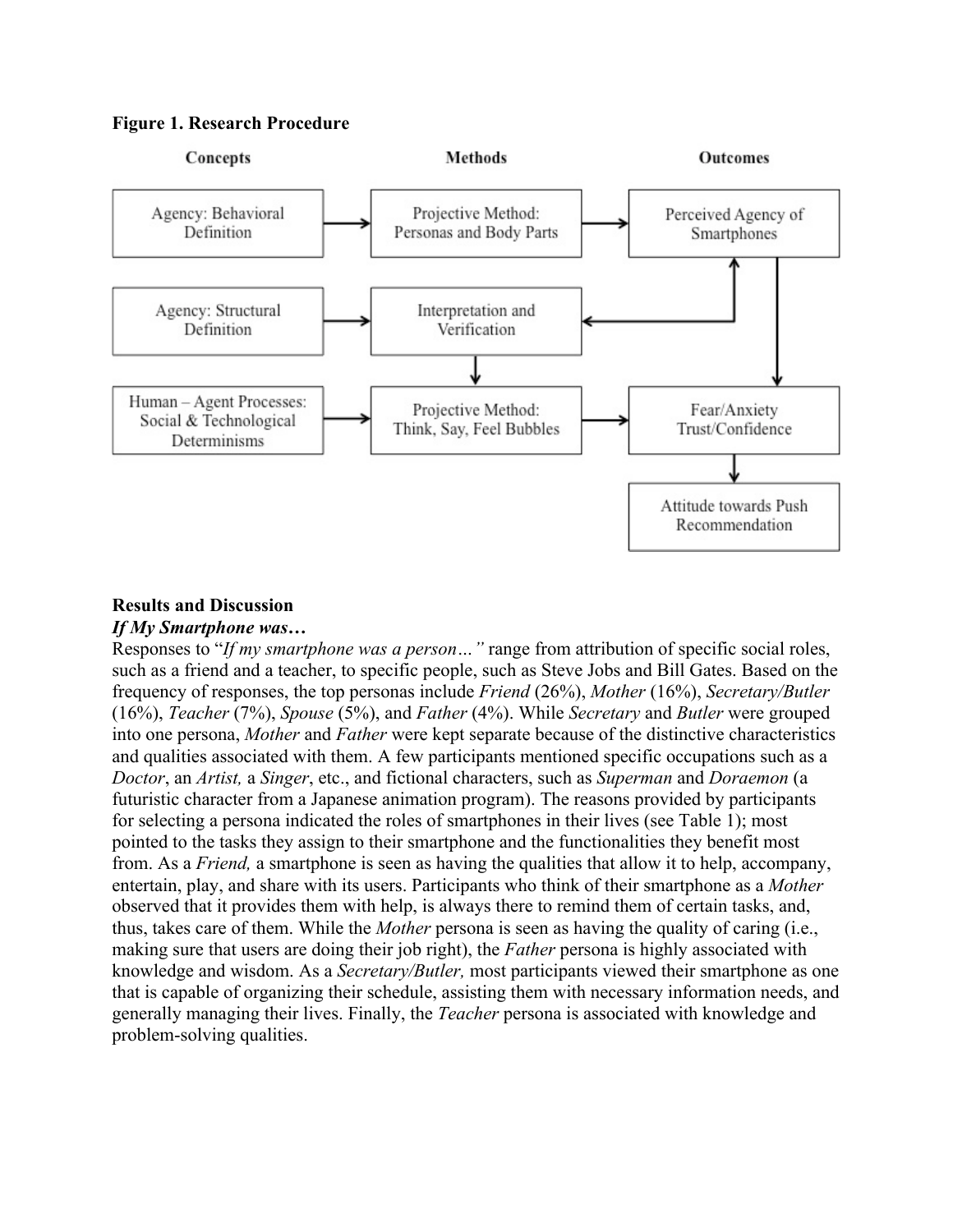| Persona                       | <b>Reasons</b>                                                                                                                                                                                                                |
|-------------------------------|-------------------------------------------------------------------------------------------------------------------------------------------------------------------------------------------------------------------------------|
| Friend                        | "it seems like a friend to stay beside me every day. It also entertains me a lot and let me<br>have opportunity to learn more." (Participant #8)                                                                              |
|                               | "it accompanies me everywhere and every time. It shares everything [with] me without<br>hiding the truth when I am happy or when I feel sad." (Participant #79)                                                               |
| Mother                        | "she always reminds me what I need to do in the upcoming week and she always tracks me<br>down to see where I went and what I was doing." (Participant #65)                                                                   |
|                               | "she can take care of me by giving different kinds of information, also, she can check my<br>locations if she wants." (Participant #195)                                                                                      |
| Secretary or<br><b>Butler</b> | " it helps me a lot on my daily matter like waking me up in the morning, remind[ing] me on<br>some appointments, help[ing] me to contact other people and provid[ing] me [with] sufficient<br>information." (Participant #20) |
|                               | " it helps me memorize and handle all the things during my life [with] calendar, reminder,<br>email, [and] text message. [It] also helps [me] to search the information that I need."<br>(Participant #30)                    |
| Teacher                       | "it contains a lot of information just like a professor who is very knowledgeable.<br>[W] henever I have inquires/questions, I can always get the answer from it." (Participant #98)                                          |
|                               | "every time when I encounter problems, I would think about my mobile phone first. I use it<br>to search for knowledge and solutions to the problems." (Participant $\#172$ )                                                  |
| Spouse/Partner                | " I cannot help myself checking it every ten minutes and I would be anxious if it was not in<br>my hands." (Participant #71)                                                                                                  |
|                               | " I am so close with him and sometimes I may feel uneasy or even panic without taking the<br>mobile phone with me. But when the mobile phone is broken, I have to have another<br>relationship." (Participant #50)            |
| Father                        | " he always helped me answer lots of questions, just like my smart phone, provides lots of<br>information and knowledge to me when I need help." (Participant #109)                                                           |
|                               | " he knows everything of me, also he can predict many things, he can [tell] me what I don't<br>know and what [I need] to know." (Participant $\#120$ )                                                                        |

**Table 1. Sample Responses for "***If my smartphone was a person***…"**

Responses to "*If my smartphone was a body part…"* are dominated by *Brain* (53%), followed by *Eye(s)* (23%), *Heart* (6%), *Hand* (5%), and *Mouth* (5%). The reasons participants provided for selecting a body part to symbolize their smartphone mostly included the perceived capabilities of the smartphone and its importance (i.e., how much the smartphone means) to the users (see Table 2). A smartphone is regarded as a *Brain* mostly because it has the capacity to think, store, and process a large amount of information and, thus, assist users in memorizing, calculating and making decisions. Participants who think of their smartphone as their *Eye(s)* stated that it allows them to see and explore the world around them by providing them with information, news, and images from around the world (i.e., it broadens their horizons) and facilitates capturing pictures. The association with a *Heart* was made due to the central role of a smartphone to its users; they cannot live without it and feel a deep emotional connection to it. These participants stated that their smartphone knows and understands them as they share their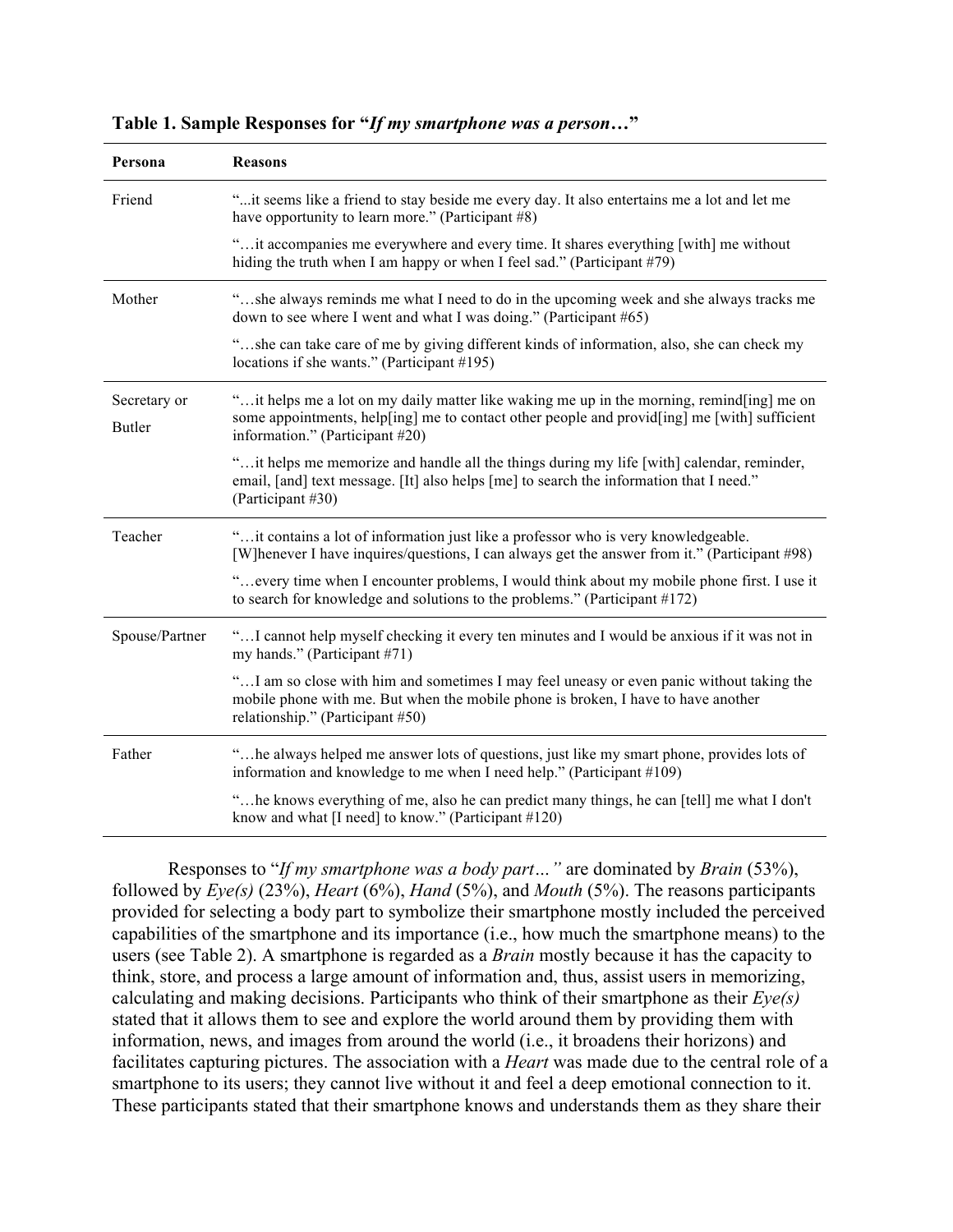deepest secrets with it. Attribution to a *Hand* signified the role of smartphones as the extended self (i.e., smartphones are to pick up tasks from users' hands). Participants who selected a *Mouth* reasoned that the chief use of their smartphone was for communication (i.e., it facilitates in expressing their feelings to others).

| <b>Body Part</b> | <b>Reasons</b>                                                                                                                                                                                         |
|------------------|--------------------------------------------------------------------------------------------------------------------------------------------------------------------------------------------------------|
| <b>Brain</b>     | "it can help me memorize a lot of things and also do some difficult tasks like calculation."<br>(Participant #5)                                                                                       |
|                  | " I think mobile phone is very similar to a human brain. It can take lots of course of actions<br>such as generating and recording information. It is functioning like a brain." (Participant #16)     |
|                  | " it can sync with my thought and know what I need to know and remember, download the<br>apps that I need automatically." (Participant $\#123$ )                                                       |
| Eye(s)           | " it opens my eyes to lots of the things that I have never seen or learnt before. It's like an<br>eye to explore different things in the world." (Participant $#15$ )                                  |
|                  | "it represents me to explore the globe without traveling [physically]. It widens my horizon<br>and keeps me updated. It also helps to share my happiness and tears with friends."<br>(Participant #65) |
| Heart            | " it is essential in my life now so as to communicate and get information. Also it contains<br>the most secret part [of] my life, which [I] may not show to other[s] easily." (Participant #94)        |
|                  | "without your heart, your body cannot function and live. It [is] just an important tool for<br>me to live with." (Participant $#145$ )                                                                 |
| Hand             | "it does lots of things for me, like 24 [hours] a day to keep working." (Participant #48)                                                                                                              |
|                  | "it helps me to do many things that skip the time I need to spend if [I] do [it on] my own.<br>Therefore, it [is] like an invisible hand and helps me do more and faster." (Participant #214)          |
| Mouth            | "it helps me [to] communicate with others, I can present my thoughts and feel[ings] by my<br>phone. It is so similar with my mouth." (Participant $\#170$ )                                            |
|                  | " [it] helps me to express [my] feelings, affects my emotions, [and helps] to communicate<br>with my friends through apps [and] social networks." (Participant #272)                                   |

**Table 2. Sample Responses for "***If my smartphone was a body part***…"**

## *Indications of Agency*

Responses to the two sentence completion tasks were interpreted in terms of mental qualities participants ascribed to their smartphones that represent agency. Based on the attributes of agents suggested by Wooldridge and Jennings (1995) and Dautenhahn and Nehaniv (2000), the mental qualities indicating the agency of smartphones are intelligence, autonomy, social ability, reactivity, proactiveness, and control. Most responses indicated intelligence (85%) as a prominent quality of a smartphone (i.e., participants perceived their smartphone to exhibit knowledge within it), which is expressed by perceived strong computational power (i.e., ability to calculate, multi-task, and solve complicated problems), as well as the large storage capacity (i.e., capacity to store and process a large amount of information). The attribute of autonomy (17%) was extracted mostly from descriptions about the smartphone's ability to conduct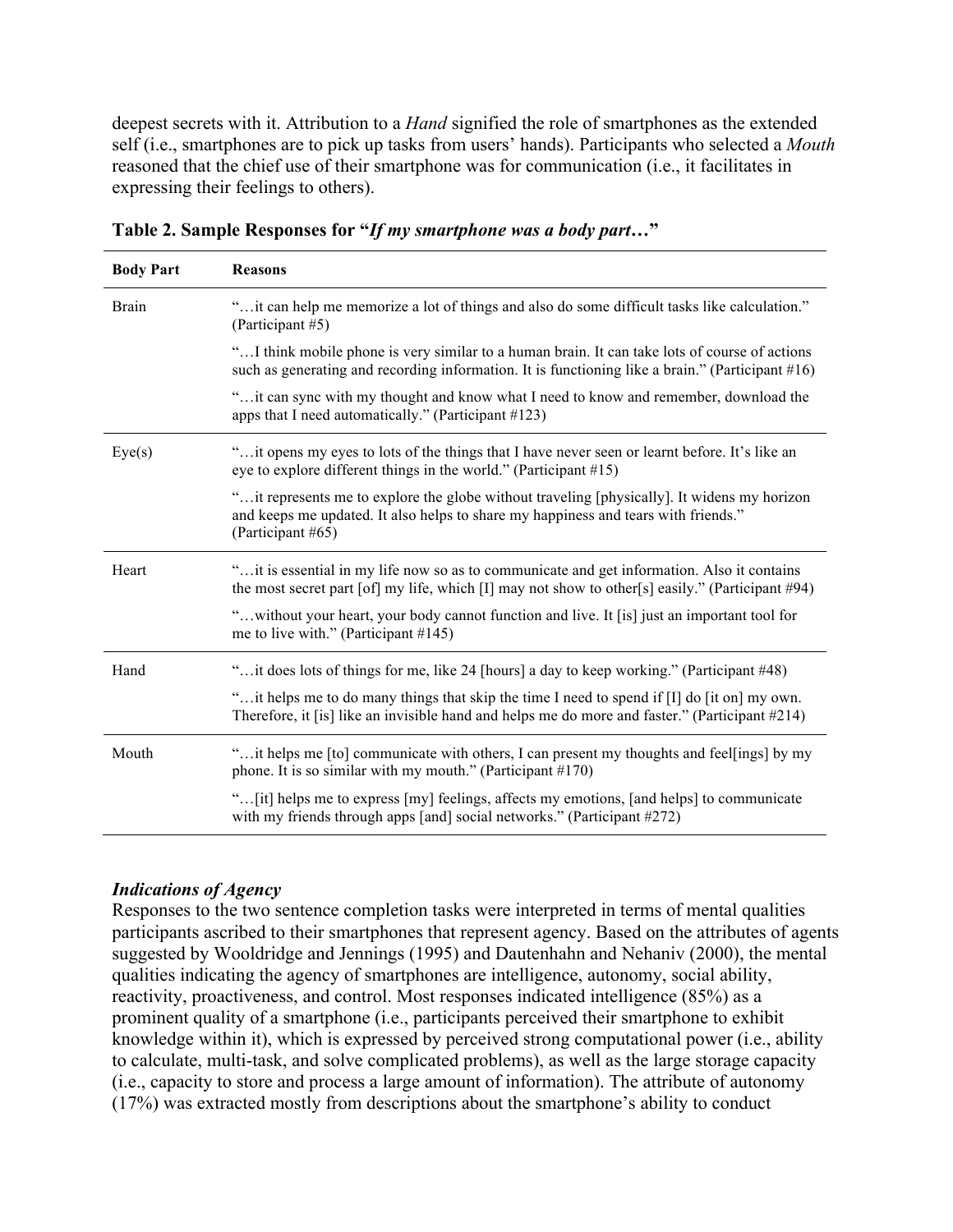processes without being asked (e.g., applications running in the background), such as tracking users' locations and "thinking" independently to recommend decisions (consistent with Jennings and Wooldridge, 1998; Wooldridge and Jennings, 1995). Social ability (48%) was another prominent quality that participants stated, mostly referring to their daily interactions with smartphones (e.g., chat, play, share, answer questions, etc.), which is consistent with the definition of SIA (Dautenhahn, 1998). While not as dominant as the previous qualities, reactivity (11%) was found in responses regarding the smartphone's ability to sense the environment, as well as users' preferences or moods, and use this contextual information as well as prediction for the future to suggest actions, which is also consistent with the concept of context-awareness (Mehra, 2012). Proactiveness (29%) was the quality that most participants perceived from their smartphone in terms of its capacity to take initiative in alerting, reminding, and suggesting actions to its users even when such initiative is unwanted. Proactiveness, to some extent, also led to the perception of control (13%), indicating the capability of a smartphone to influence users' behaviors (e.g., controlling user-device interactions) and decisions (e.g., controlling what users do or buy). This is consistent with Dautenhahn and Nehaniv's (2000) highest level of authority, where social agents drive humans out of the decision loop, and Leonard's (1997) suggestion that users no longer have control over their own decisions. Finally, indications of perceived control were also captured from participants stating that they became highly attached to and dependent on their smartphone and that they could not live without it. Samples of responses indicating smartphone agency are presented in Table 3.

| <b>Attributes</b> | <b>Definition and Literature</b>                                                                                    | <b>Sample Responses</b>                                                                                                                                                        |  |  |
|-------------------|---------------------------------------------------------------------------------------------------------------------|--------------------------------------------------------------------------------------------------------------------------------------------------------------------------------|--|--|
| Intelligence      | Ability to learn and use<br>knowledge to achieve its goal                                                           | "it's smart and knows everything in the world. [It] thinks<br>fast and can remember a lot of things." (Participant #53)                                                        |  |  |
|                   | (Russel & Norvig, 2003).                                                                                            | " it provides all the things I want to know. It gives me the<br>right direction if I am lost in the destination." (Participant<br>#59)                                         |  |  |
|                   |                                                                                                                     | " [it] can answer some questions that I don't know. [It] has<br>a lot of information and knowledge. [It] can guide me when I<br>feel lost." (Participant #76)                  |  |  |
| Autonomy          | Ability to act without<br>intervention from humans or                                                               | " [it] always tracks me down to see where I went to and<br>what I was doing." (Participant $#65$ )                                                                             |  |  |
|                   | other agents (Jennings and<br>Wooldridge, 1998; Wooldridge<br>and Jennings, 1995).                                  | " [it] can check my locations if [it] wants to" (Participant<br>#195)                                                                                                          |  |  |
|                   |                                                                                                                     | " it can process different types of information at the same<br>time and helps people to decide, [it] selects the most suitable<br>[decision] for the user." (Participant #269) |  |  |
| Social Ability    | Ability to interact with other<br>agents and humans, such as                                                        | "I could chat with [it] anytime and [it] won't disturb me<br>when I'm busy." (Participant $#52$ )                                                                              |  |  |
|                   | collaborate or negotiate, to<br>complete their tasks (Jennings<br>and Wooldridge, 1998;<br>Wooldridge and Jennings, | "It would not get grumpy even [if] I have thousands of<br>questions to ask and it brings me a lot of entertainment."<br>(Participant #15)                                      |  |  |
|                   |                                                                                                                     | " it gives me gossip through Facebook, it plays games with                                                                                                                     |  |  |

|  |  |  |  |  |  |  | <b>Table 3. Sample Responses Indicating Agency in Smartphones</b> |
|--|--|--|--|--|--|--|-------------------------------------------------------------------|
|  |  |  |  |  |  |  |                                                                   |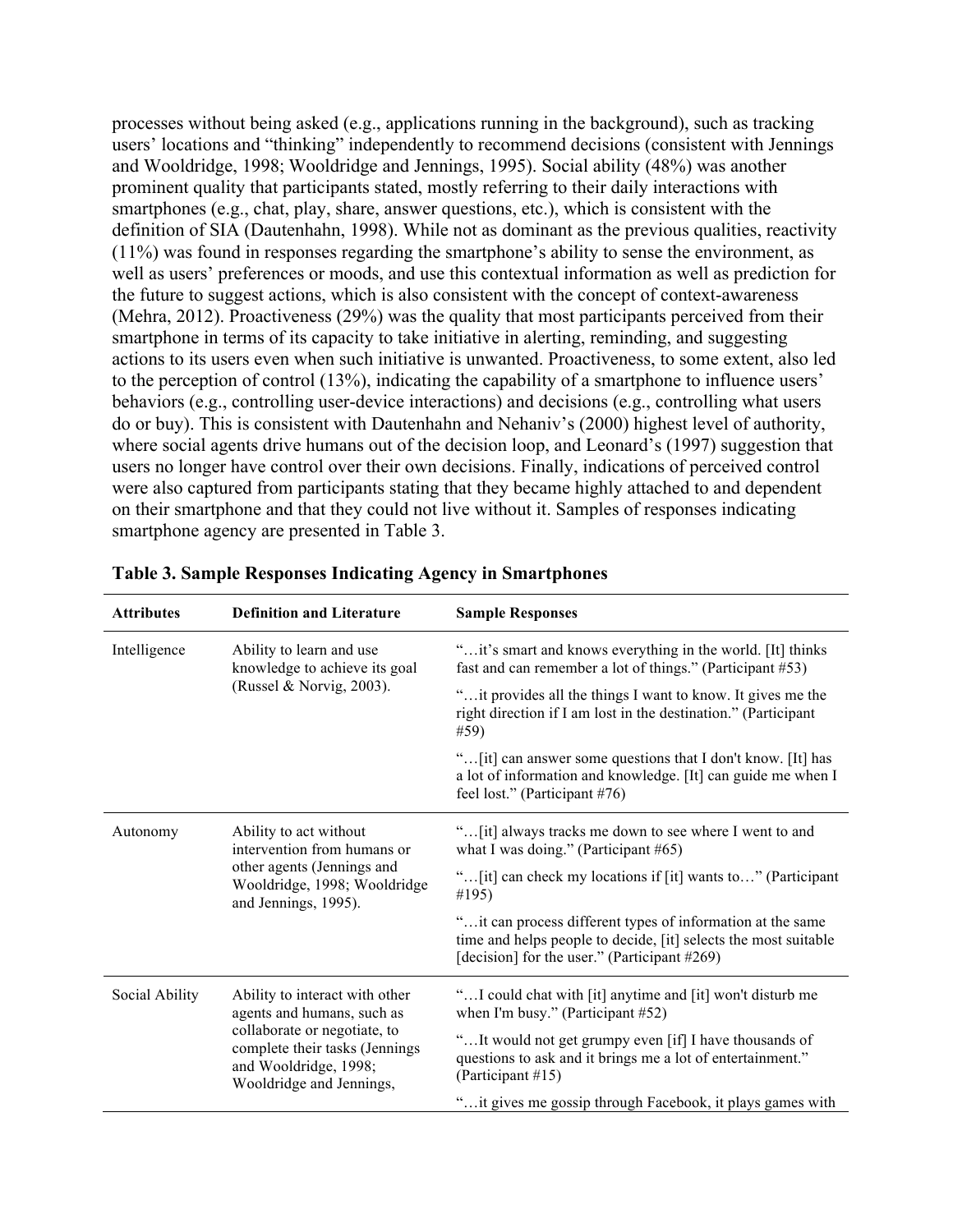|               | 1995)                                                                                                                                                                   | me, it keeps me company when I'm bored it is a very<br>important thing in my life." (Participant #151)                                                                                                                                                                                                                                                                |  |  |  |
|---------------|-------------------------------------------------------------------------------------------------------------------------------------------------------------------------|-----------------------------------------------------------------------------------------------------------------------------------------------------------------------------------------------------------------------------------------------------------------------------------------------------------------------------------------------------------------------|--|--|--|
| Reactivity    | Ability to perceive their<br>environment and respond in a<br>timely fashion to changes that<br>occur in it (Jennings and                                                | "it senses [and acts] as a reference guide to me, a<br>knowledge reference [that] enables me to understand better<br>of the culture, the food, and the history [of the destination],<br>also the direction" (Participant #67)                                                                                                                                         |  |  |  |
|               | Wooldridge, 1998; Wooldridge<br>and Jennings, 1995).                                                                                                                    | " [it] can forecast the future and make the right<br>decisions" (Participant #87)                                                                                                                                                                                                                                                                                     |  |  |  |
|               |                                                                                                                                                                         | "it would provide advice when I need [one], also it would<br>understand what I feel and listen to me." (Participant #210)                                                                                                                                                                                                                                             |  |  |  |
| Proactiveness | Ability to exhibit opportunistic,<br>goal-directed behavior and take                                                                                                    | " it keeps telling [and] advising me what to do, it provides<br>me a lot of reminders" (Participant #69)                                                                                                                                                                                                                                                              |  |  |  |
|               | initiative when appropriate<br>(Jennings and Wooldridge,<br>1998; Wooldridge and Jennings,<br>1995).                                                                    | " [it] knows what I want to know, thus, [it] helps to filter<br>those useless calls or messages away. Also [it] is good at<br>scheduling, which helps me to squeeze out more free time."<br>(Participant #72)                                                                                                                                                         |  |  |  |
|               |                                                                                                                                                                         | " it can make decision for me or provide suggestions for<br>me to choose." (Participant $\#118$ )                                                                                                                                                                                                                                                                     |  |  |  |
| Control       | Ability to direct or supervise<br>interactions with users<br>(Dautenhahn & Nehaniv, 2000);<br>Ability to affect users' behavior<br>(Latour, 1988; 1993; Wise,<br>1998). | "it controls everything I do every day." (Participant #1)<br>"I don't need to buy the app, but [it] persuades me to buy<br>[it]; I need to do something else, but [it] attracts me to do<br>what [it] wants me to do." (Participant $#56$ )<br>"it fully integrates into my mindset, [it is] the way of<br>thinking as well as controlling my behavior." (Participant |  |  |  |
|               |                                                                                                                                                                         | #163)                                                                                                                                                                                                                                                                                                                                                                 |  |  |  |
|               | Users depend on technologies<br>(Latour, 1988; 1993).                                                                                                                   | "I can't keep my eyes off of my mobile phone, I am so<br>attached to it that I need to keep looking at it once in a few<br>minutes to see what's going on around the world."<br>(Participant #65)                                                                                                                                                                     |  |  |  |
|               |                                                                                                                                                                         | " it is important to me and I can't do anything without my<br>mobile phone." (Participant #91)                                                                                                                                                                                                                                                                        |  |  |  |
|               |                                                                                                                                                                         | "I can't live without it." (Participant #139)                                                                                                                                                                                                                                                                                                                         |  |  |  |

Figure 2 illustrates the relationships between each of the attributes of agency and the personas and body parts participants associated with their smartphones based on the number of co-occurrences in participants' responses. The thickness of the lines connecting attributes of agency with personas and body parts represents the number of co-occurrences. Notable relationships include perceived intelligence and *Brain* (119 co-occurrences; 43% of participants) and social ability and *Friend* (52 co-occurrences, 19%). Other relationships with 30 or more cooccurrences are between intelligence and *Friend* (36 co-occurrences, 13%), intelligence and *Eye(s)* (34 co-occurrences, 12%), and social ability and *Eye(s)* (36 co-occurrences, 13%). In terms of personas, while *Friend* is highly associated with intelligence and social ability, *Mother* is highly associated with intelligence (27 co-occurrences, 10%) and proactiveness (25 cooccurrences, 9%). Krippendorff's Alpha (Kalpha) values for control, reactivity, and social ability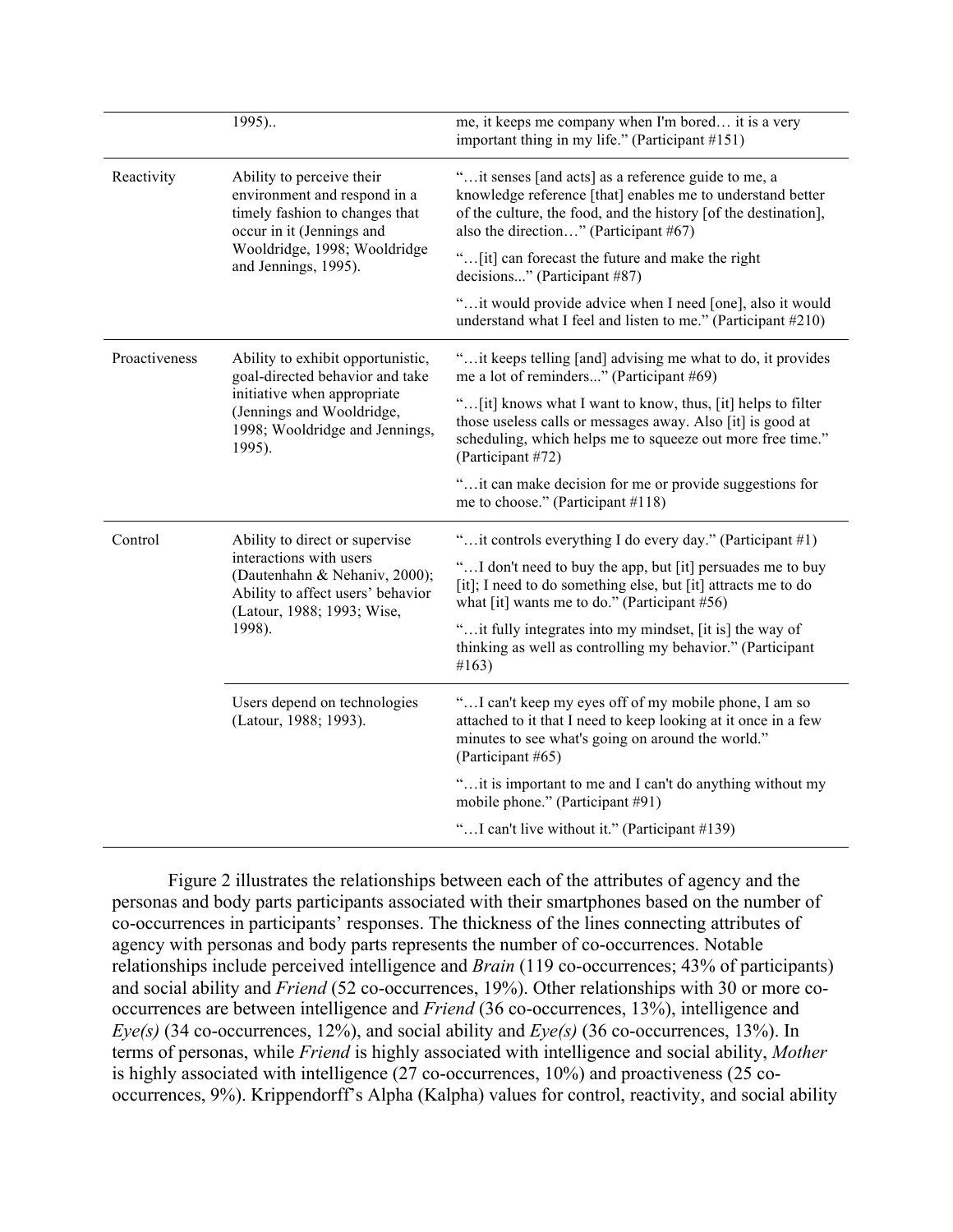are 0.80 or larger (indicating high reliability), while Kalpha values for intelligence and autonomy were between 0.80 and the acceptable cutoff point of 0.67 (indicating reliability). A member check procedure with nine participants also confirmed the internal validity of this study with participants indicating agreement to the interpretation of agency.



**Figure 2. Co-occurrences between Agency and Personas and Body Parts**

These findings demonstrate how research participants perceive agency in their smartphone by describing its mental qualities (i.e., social ability, reactivity, proactiveness, etc.) as interpreted from its observed behaviors. These mental qualities, which are consistent with the structural definition of agents (Jennings and Wooldridge, 1998; Wooldridge and Jennings, 1995), were observed through a history of interactions between users and their smartphone (i.e., participants use their smartphone for various tasks) involving mutual learning (i.e., they know what their smartphone is capable of and their smartphone knows their preferences; they share their deepest secrets with their smartphone). Hence, participants were able to observe patterns of behavior and could use these to predict what their smartphone would/could do in the future, which is consistent with the concept of intentional stance (Dennett, 1989). Hence, it can be concluded that research participants think of their smartphone as an agent capable of executing actions without their interference, collaborating with others to finish the tasks assigned to it, responding to the environment and suggesting certain actions, and, to some extent, controlling their actions.

## *Attitudes towards Proactive Recommendation*

Three patterns of attitude emerged from responses to the cartoon test with a scenario describing it as a traveler receiving a push recommendation from his/her smartphone: (1)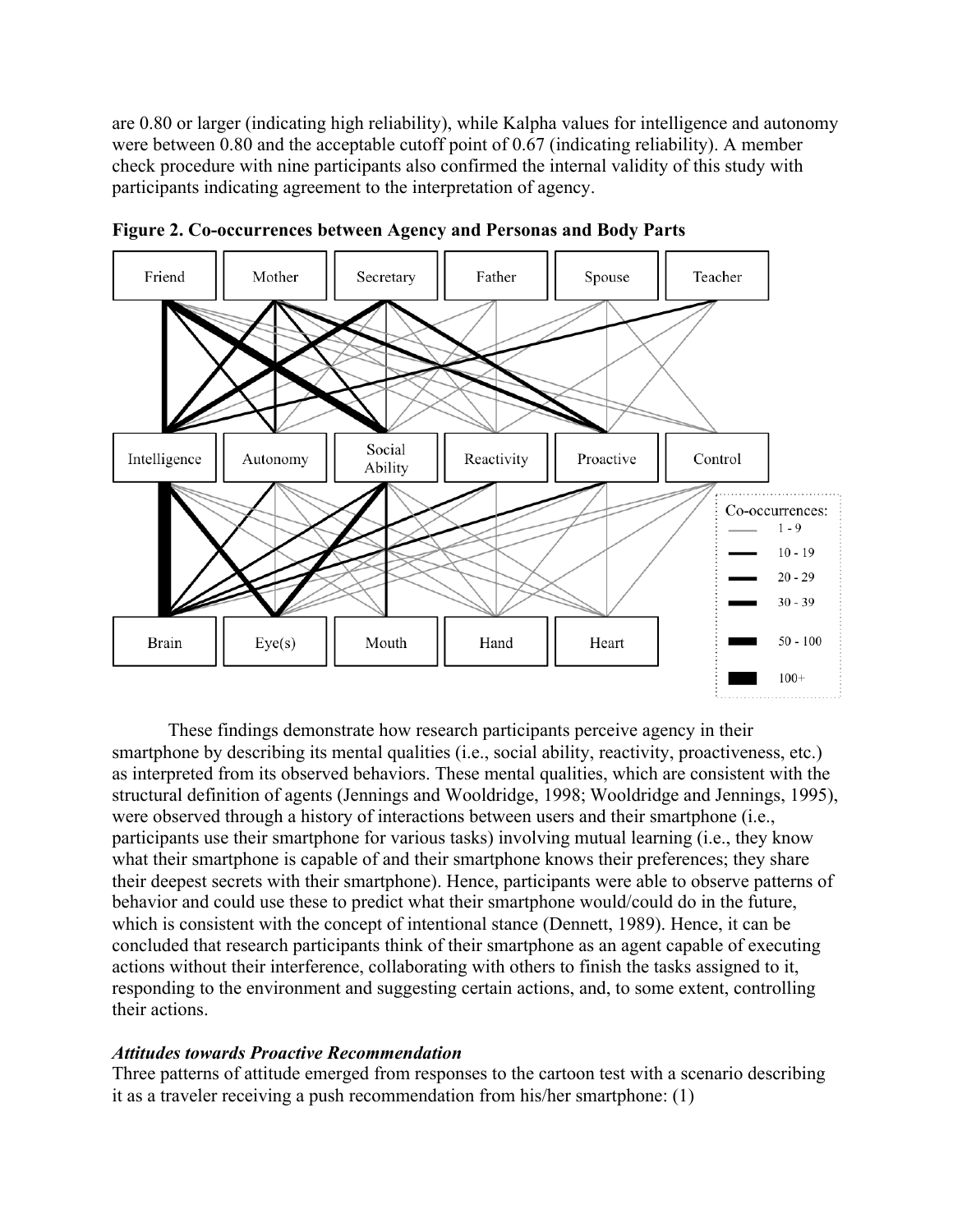following/adopting the recommendation (i.e., favorable decision, 67.4%), (2) rejecting the recommendation (i.e., unfavorable decision, 7.2%), and (3) treating the recommendation as a reference for later decision making (i.e., smartphone's recommendation alone was not considered sufficient to warrant decisions, 17.4%). Samples of responses indicating disposition towards the push recommendation are presented in Table 4. The majority of those who were to follow the smartphone's recommendations indicated a positive evaluation and appreciation towards the smartphone (i.e., by expressing gratitude), and some indicated a behavioral commitment to adopting the recommendation (e.g., using expressions such as "*…let's do this!*" or "*…let's go for it!*"). Participants indicating rejection specifically stated their behavioral intention to not follow the recommendation (e.g., using expressions such as "*No, thanks*."). Finally, those who considered the recommendation as a reference for decision making were to search for more information to confirm the acceptability of the recommendation and/or to clear doubts about the recommendation.

| <b>Disposition</b> | <b>Sample Responses</b>                                                                                                                                                                                      |
|--------------------|--------------------------------------------------------------------------------------------------------------------------------------------------------------------------------------------------------------|
| Adopt/Follow       | "[I think] your ideas should be good because you know me well, I should follow your ideas."<br>(Participant #95)                                                                                             |
|                    | "[I say] it sounds interesting, let's go for it." (Participant #98)                                                                                                                                          |
|                    | "[I say] thank you as this may save my time to think everything over and do research. Simply<br>following the recommendations makes me more relaxed and makes my trip more enjoyable."<br>(Participant #161) |
| Consider           | "[I think] shall I follow what it says? Is it a good recommendation? Is everyone receiving the<br>same advice?" (Participant $#66$ )                                                                         |
|                    | "[I think] is it really good for me? I need to think more before I take this advice." (Participant #96)                                                                                                      |
|                    | "[I think] whether I should go there to have a look or not. It might be a good place." (Participant<br>#102)                                                                                                 |
| Reject             | "[I think] I could not follow its recommendation because planning traveling is part of [the]"<br>traveling experience even though option provided by it [may be] better." (Participant #105)                 |
|                    | "[I think] maybe it is a good idea, but I don't like [when] everything is [based on] following<br>suggestions. I want to do whatever I want even [if] it is not the best choice." (Participant $\#214$ )     |
|                    | "[I think] if I follow what it suggests and let it make every decision of my life, I wouldn't be<br>needed to think and it wouldn't be my life anymore." (Participant #254)                                  |

| Table 4. Sample Responses Indicating Disposition towards Push Recommendation |  |  |  |
|------------------------------------------------------------------------------|--|--|--|
|                                                                              |  |  |  |

Further, it was identified that participants with positive attitudes towards push recommendations mentioned the reasons behind the disposition, which are associated with perceived benefits from following the recommendation and higher levels of confidence in adopting the recommendation due to trust that smartphones are capable of making relevant recommendations and being reliable travel partners (see Table 5). The perceived benefits of following the push recommendation from a smartphone include ease of planning (i.e., significant decrease of the importance of pre-trip planning), which leads to reduced planning costs and time as well as increased enjoyment at the destination (i.e., enhancement of on-site experiences), as planning and, to some extent, decision tasks are delegated to the smartphones. Moreover, the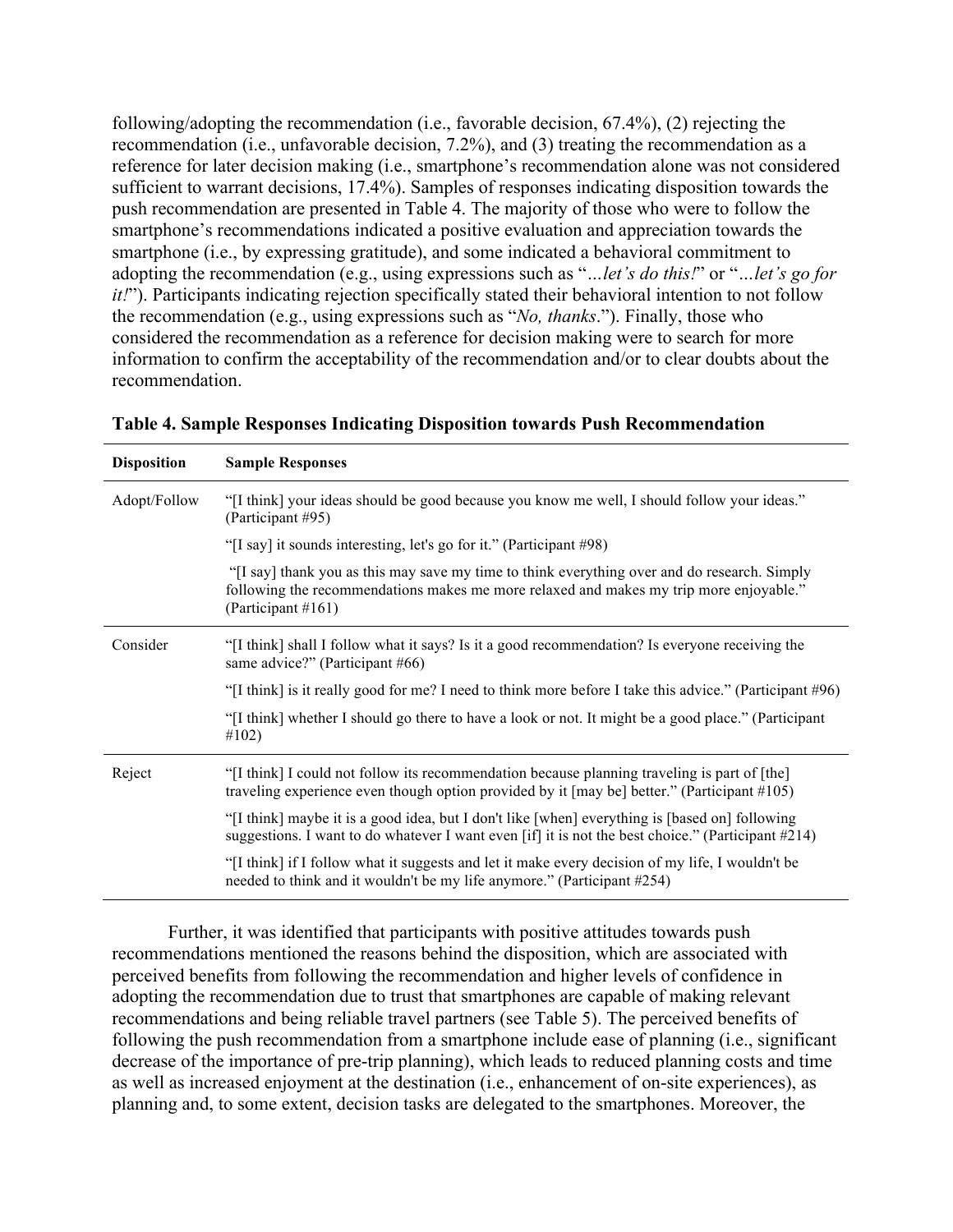positive attitudes were also associated with participants trusting that smartphones can generate good, useful, and helpful recommendations to support tourists on the move, as well as perceiving smartphones as reliable travel companions. These led to the positive feelings of happiness, comfort (e.g., participants would feel relaxed while traveling with the assistance of their smartphones) and safety (e.g., participants would feel safe exploring unknown destinations knowing that smartphones will assist them with necessary information).

| Opinions, Feelings,<br><b>Attitudes</b>                         | <b>Sample Responses</b>                                                                                                                                                                              |
|-----------------------------------------------------------------|------------------------------------------------------------------------------------------------------------------------------------------------------------------------------------------------------|
| Trust<br>Interpretation:                                        | "[I think] it is very useful. It can guide/help me to make [decisions] easily." (Participant<br>#20)                                                                                                 |
| smartphones can<br>generate reliable<br>recommendation.         | "[I feel] that it is so helpful. Since it knows everything and it can search all the<br>information when I need [it]. I will not be afraid of getting lost in destination."<br>(Participant #165)    |
|                                                                 | "[I think] it should be a good recommendation, it is so helpful and smart." (Participant<br>#237)                                                                                                    |
|                                                                 | "[I think] anything I am struggling with, just pass it to the mobile phone and let it decide<br>for me." (Participant #251)                                                                          |
| Trust<br>Interpretation:                                        | "[I feel] very happy and excited as it acts as my friend/partner [during traveling]."<br>(Participant #119)                                                                                          |
| smartphones can be<br>reliable travel                           | "[I feel] safe and happy as there's someone I can trust and can talk to [during]"<br>traveling]." (Participant $\#138$ )                                                                             |
| companions                                                      | "[I feel] happy and safe if someone can always stand by me [during traveling]."<br>(Participant #207)                                                                                                |
|                                                                 | "[I think] my mobile phone is my good travel partner." (Participant #220)                                                                                                                            |
| Benefit<br>Interpretation: perceived                            | "[I think] it is very helpful and it's my best [travel] buddy, [because] I don't need to<br>worry [that] important things are missed." (Participant #174)                                            |
| positive consequences<br>from following push<br>recommendation. | "[I feel] comfortable because I think it is so hard to think about some activities to do<br>during traveling. If my phone can offer me help, I can travel around more easily."<br>(Participant #181) |
|                                                                 | "[I think] it lowers the time cost for me to do research on destination, also design the<br>best route for me when traveling." (Participant #257)                                                    |
|                                                                 | "[I feel]  really happy as it reduce my anxiety of travelling to a new place."<br>(Participant #270)                                                                                                 |

**Table 5. Sample Responses Indicating Trust/ Benefits of Proactive Smartphones and Push Recommendation**

On the other hand, rejection against push recommendations from smartphones is associated with fear of the negative consequences of following the recommendation and anxiety over being too reliant on smartphones or on technology in general (see Table 6). The anxiety and fear take root in the idea that when users are increasingly reliant on technology; it has a more significant role in controlling people's behavior and, consequently, replaces people's roles in determining their own experiences. This is consistent with the fear of being enslaved by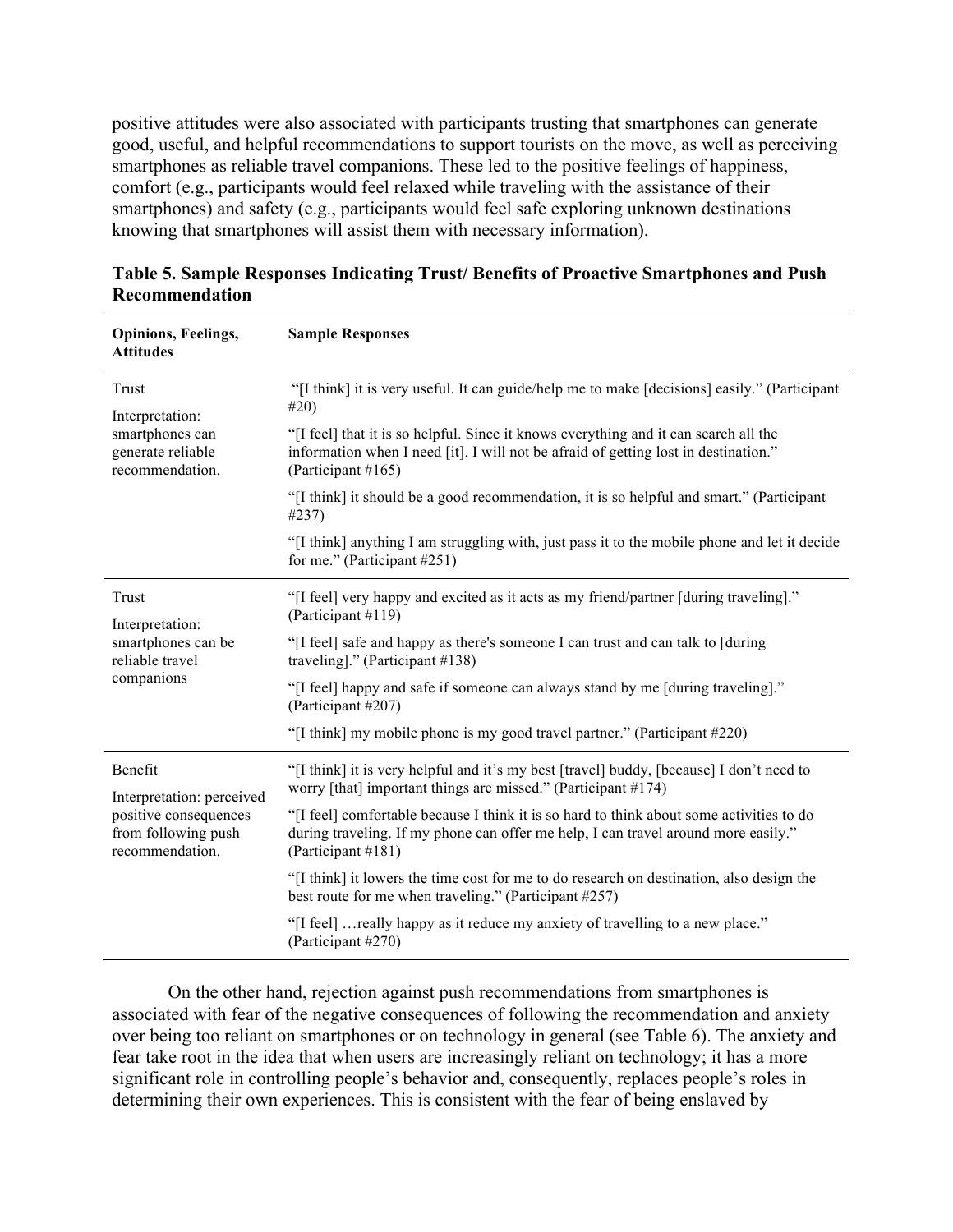technology and stripped from making one's own decisions as suggested by Leonard (1997). Participants rejecting push recommendation further elaborated that planning and decision making are an essential part of the tourism experience and, hence, should not be delegated to technology even if the recommendation generated by smartphones may be a better option. In that, they were willing to take the risk of making bad decisions in exchange for retaining their ability to control their own tourism experiences. The Kalpha value of attitude towards push recommendation (trust or anxiety) is equal to 1, indicating perfect reliability. A member check procedure with nine participants also confirmed the internal validity of this study with participants indicating agreement to the interpretation of confidence/trust and anxiety/fear.

| Opinions, Feelings,<br><b>Attitudes</b> | <b>Sample Responses</b>                                                                                                                                                                                                          |
|-----------------------------------------|----------------------------------------------------------------------------------------------------------------------------------------------------------------------------------------------------------------------------------|
| Anxiety                                 | "[I think] if I lost the phone, can I rely on myself to continue my journey?" (Participant                                                                                                                                       |
| Interpretation: fears and               | #120)                                                                                                                                                                                                                            |
| anxiety over                            | "[I think] it kills my creativity and suppresses my ability in making decisions on my                                                                                                                                            |
| consequences from                       | own. It seizes my opportunity to understand about myself, my personality." (Participant                                                                                                                                          |
| following (or not                       | #211)                                                                                                                                                                                                                            |
| following) push                         | "[I say] it will make me much more lazier, it makes me rely more on mobile phone [],                                                                                                                                             |
| recommendation.                         | if I lost my phone, I can't do anything." (Participant $\#248$ )                                                                                                                                                                 |
| Anxiety                                 | "[I think] that's odd. [] technology should always remain a tool we use when                                                                                                                                                     |
| Interpretation: general                 | necessary. [It] shouldn't take control and power over us. Nowadays, people [are]                                                                                                                                                 |
| fear and anxiety toward                 | dependent [on technology]." (Participant $\#143$ )                                                                                                                                                                               |
| smartphones and                         | "[I think] it is crazy to let the electronic device to suggest some places and affect my                                                                                                                                         |
| technologies.                           | decision." (Participant #169)                                                                                                                                                                                                    |
|                                         | "[I feel] quite good, but sometimes I want some adventures that not planned or<br>arranged so well before. Also, it is quite unsecure that if someone else get my phone,<br>my privacy would be exposed." (Participant $\#265$ ) |

**Table 6. Sample Responses Indicating Anxiety towards Proactive Smartphones and Push Recommendation**

Even though participants who stated their willingness to adopt or follow the push recommendation are more prevalent than those who rejected it, their responses present the paradox associated with using technology to experience tourist destinations. Ihde (1990) suggests the paradox resulting from using technology to mediate experiences with the world, which he elaborates on as the co-occurrences of amplification and reduction. He argues that as technology mediates experiences, users will have an increased capacity to engage with the world in a particular way that is accompanied by a reduced capacity to engage with it in other ways. Participants who showed a certain level of anxiety (i.e., about 17% of total participants, which include those who rejected recommendation and a handful of those accepting and considering it as a future reference), suggested that the use of technology enhances the tourism experience through improved navigation and better information regarding tourist destinations (i.e., mediation causes enhancement in tourism experiences), but it also reduces opportunities for users to learn from encountering problems at tourist destinations that results from their own "trial-and-error" decisions (i.e., mediation causes reduction in tourism experiences).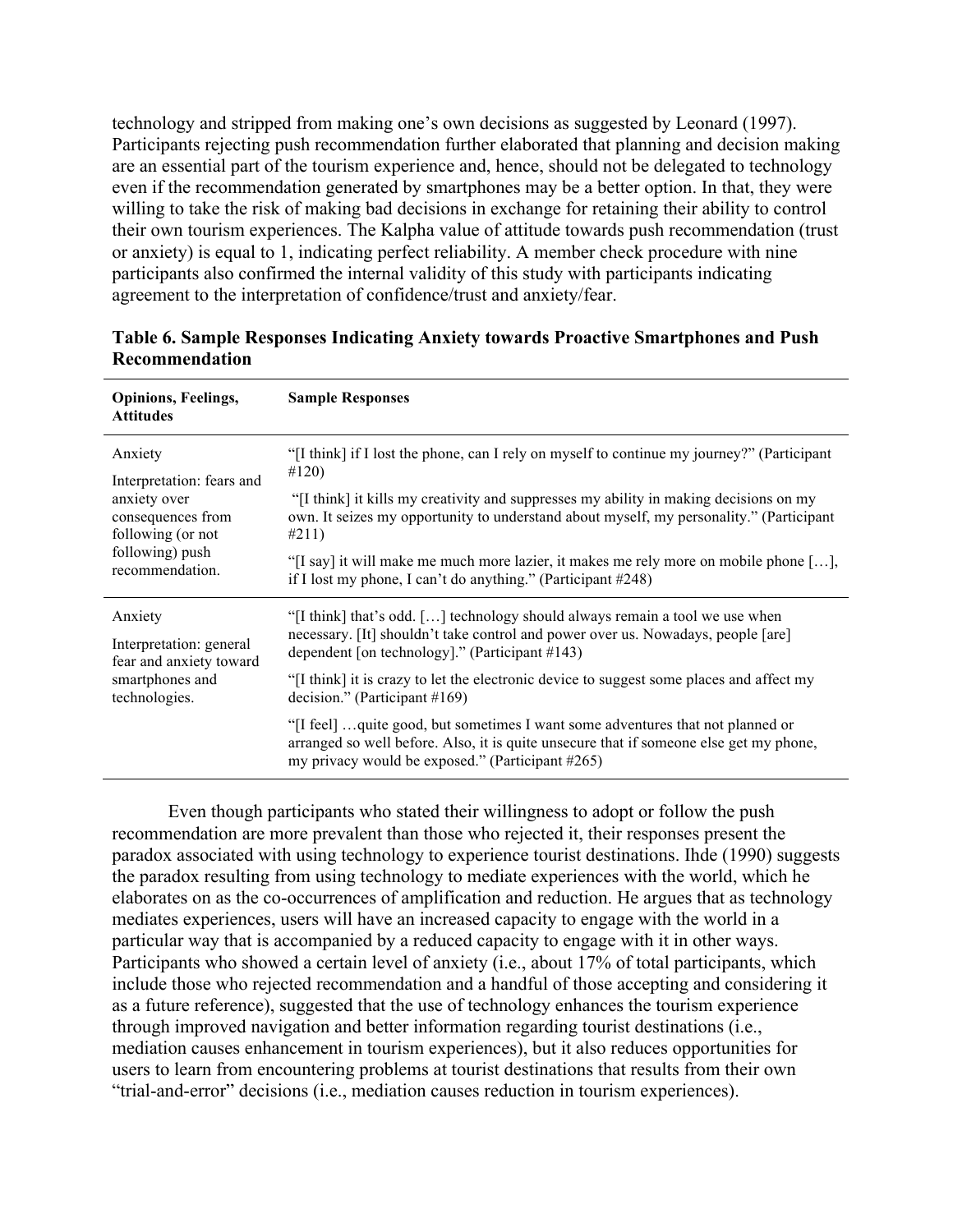## *Effects of Agency on Attitudes towards Proactive Recommendation*

While the majority of participants showed positive attitudes towards smartphone recommendations, it is important to understand how the observed mental qualities of smartphones results in the mediation paradox that may hinder the adoption of these push recommendations. Based on the number of co-occurrences between attributes of agency and attitudes towards push recommendations, the associations between smartphone agency and fear/anxiety as well as confidence/trust are presented in Figure 3. The links represent the percentages of co-occurrences relative to the total occurrences of the specific attribute in participants' responses (i.e., among participants who perceived that their smartphone shows intelligence, 21% of them reporting having anxiety/fear).





The effects of agency on participants' feelings and attitudes as triggered by push recommendation from their smartphone can be summarized into three patterns. *First*, perceived intelligence and social ability led to a majority of participants being confident and trusting the recommendations (67% and 71%, respectively), while a handful of others were anxious (21% and 17%, respectively). Indeed, these two qualities resulted in the lowest percentages for fear/anxiety among participants, who mostly stated that their fear was rooted in the worries about having a piece of technology that is smarter than they are (i.e., intelligence), as well as concerns about which kind of behavior this intelligence will manifest into. The confidence resulting from intelligence and social ability explains participants' perceptions that smartphones can increase their cognitive abilities (i.e., intelligence) to make the right choices at a tourist destination and their comfort with their smartphone as a travel companion (i.e., social ability). *Second*, while the majority of perceived reactivity and control resulted in confidence/trust (59% and 60%, respectively), more participants reported fear and anxiety (both 31%). Indeed, the two qualities show the highest percentages of participants reporting anxiety, with the majority of them being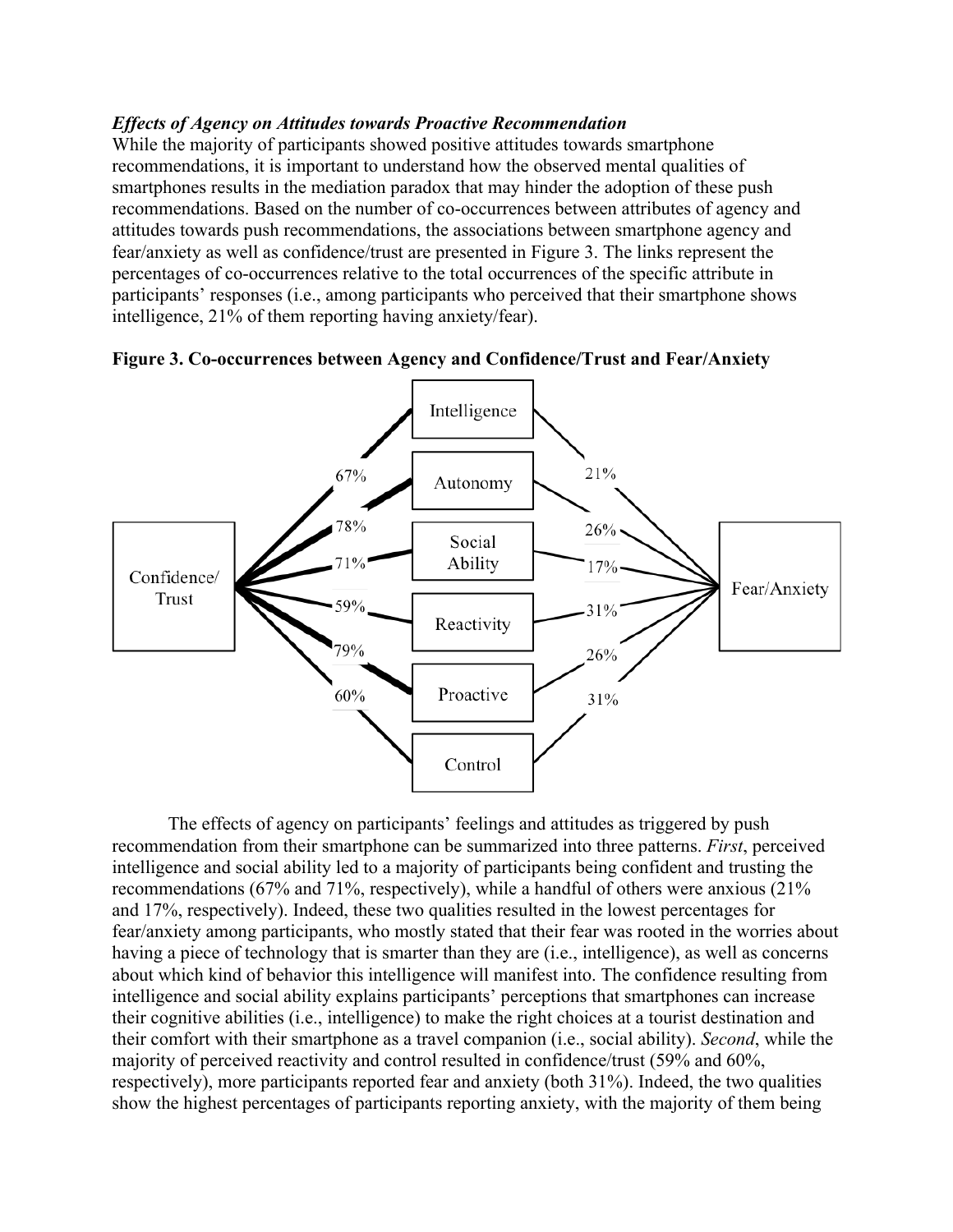concerned with their smartphone taking over control of their tourism experiences and their lives in general. In terms of its effect on confidence, perceived reactivity is associated with its ability to provide solutions for tourists (e.g., navigation based on location data) or to take care of tourists' issues. *Third*, the effects of perceived autonomy and proactiveness were the highest in leading to confidence and trust (78% and 79%, respectively), but were also quite significant in terms of anxiety/fear (both 26%), making the total effect of each quality higher than 100%. These effects are best explained as the mediation paradox, in which users feel that certain qualities of technology will enrich their experiences in one aspect and detract from them in another. Autonomy and proactiveness were mostly perceived as leading to usefulness of the smartphones for users to assist in tourism and daily experiences (i.e., using such phrases as *useful*, *helpful*, *considerate*, etc.) and, thus, resulting in confidence and trust (e.g., "[I feel *[that my] mobile phone is very considerate and takes care of me so much*." – Participant #87). However, some participants stated that they were confident and anxious at the same time, mostly due to different aspects of their experiences with smartphones (i.e., spending less time planning a trip, but losing the experience from serendipity or surprise factors of travel and tourism), which is consistent with Ihde's (1990) paradox. Taking these effects further, perceived helpfulness and usefulness of a smartphone due to its autonomy and proactiveness led to participants recognizing the convenience offered to users, but also the risk of being too reliant on technology. For example, Participant #16 (who reported qualities of intelligence, autonomy and proactiveness) conveyed feeling relaxed as technology makes a human's life easier (i.e., confidence, trust), but also worried whether she can still survive if she loses her phone in a tourist destination (i.e., anxiety due to dependence on technology).

### *Conclusion and Implications*

This study aims at exploring the factors and processes that influence tourists' attitudes towards proactive contextual recommendations pushed by smartphones while experiencing a tourist destination. Projective techniques were utilized to explore tourists' perceived agency of their smartphone and to analyze how the behavioral qualities of smartphones influence tourists' attitudes towards smartphone recommendations while making on-site decisions. Projective techniques were used to allow research participants to reflect on the characteristics of meanings that are derived from their subconscious desires, wishes, or feelings regarding their smartphones and the use of smartphones for the tourism experiences. First, a personification technique was conducted to allow participants to imagine their smartphone as a person and as a body part in order to give them opportunities to think of the human qualities that they attach to their smartphone as observed from its behaviors. Based on their responses to these sentence completion tests, attributes representing the structure of agency as suggested in previous literature on intelligent agents and artificial intelligence (Jennings and Wooldridge, 1998; Wooldridge and Jennings, 1995; Dautenhahn and Nehaniv, 2000), were extracted.

The utilization of personification techniques allows participants to imbue their smartphone with the mental qualities that they might otherwise find difficult to articulate and/or divulge. In order to describe their smartphone as a person or a body part, participants were conditioned to think of certain qualities as observed from the behaviors of their smartphone. While some qualities seemed to be easier to recognize (e.g., intelligence – ability to show knowledge), fewer observations leading to other qualities were detected from the responses. This is most likely influenced by the dominant role of smartphones in users' daily lives in terms of the tasks users assign to them. A large number of participants stated such activities as searching for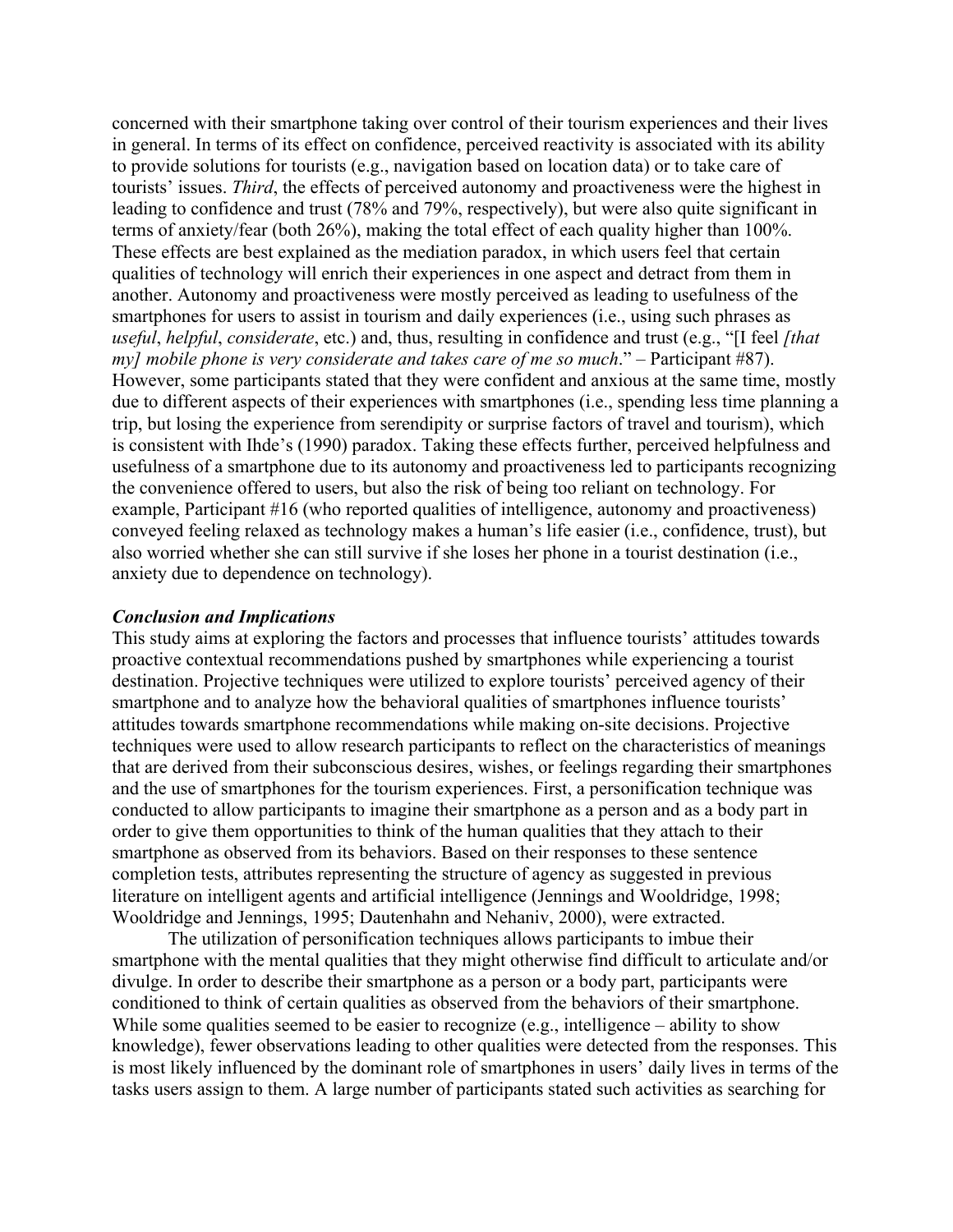information, problem solving, communication, and entertainment, which emphasize the capability of smartphones to find, provide and share information and knowledge, as well as to collaborate and provide social support and entertainment.

The majority of research participants were likely to adopt and follow proactive recommendations from their smartphone while experiencing tourist destinations. For them, smartphones are considered travel companions and/or guides that accompany and/or assist them in making their experiences more enjoyable (i.e., most of them attributed the benefits to ease in on-site itinerary planning and navigating themselves in unfamiliar places). They perceived that the mediation of mobile devices provides convenience and enhances their experiences at tourist destinations. On the other hand, rejection was largely due to participants' fear that being too reliant on smartphones to make on-site decisions would deter them from having a meaningful tourism experience. Even though this tendency was found in a minority of research participants, it is important to address the cause of their fear and anxiety. Among participants who needed more information to make decisions, both positive and negative tendencies were present to varying degrees, revealing a certain level of confidence and anxiety at the same time. It can be suggested that some users perceive that mobile-mediated interactions with tourist destinations may result in simultaneous enhancement and reduction of certain aspects of the tourism experience.

Based on the co-occurrences of perceived agency and attitudes towards recommendations, the roots of confidence and anxiety from participants' observations of their smartphone's behavior were examined. It was found that confidence/trust came largely from perceived proactiveness, autonomy, social ability and intelligence, indicating that that when users are able to perceive that their smartphone demonstrates an ability to process information and knowledge, to act without intervention, to take initiative when appropriate, and to collaborate or negotiate with others to complete certain tasks, they are able to trust the device and, most likely, adopt its recommended actions. Perceived reactivity and control contributed significantly to fear/anxiety, because their smartphone knows too much (i.e., senses changes in users' environment) and eventually will take over control of their tourism experience. Interestingly, perceived proactiveness and autonomy contributed significantly to confidence/trust, also quite notably to fear/anxiety. That is, the characteristics of mobile phones as proactive, independent agents might result in a contradiction in which, on the one hand, users are confident to rely on technology to make decisions and, on the other hand, are afraid of being "left out" of the decision loop.

The findings in this study provide practical implications for the development of mobile technology to support tourists on the move. In general, the majority of technology users perceive the benefit of mediation as improving tourism experiences. That is, mobile technology can be designed in such ways to provide triggers in the form of proactive, contextual, personalized recommendations to influence tourist behavior and enhance their experiences. Therefore, this research supports previous studies regarding the importance of triggers in behavioral design (Fogg, 2003; Fogg & Hreha, 2010), specifically in using intelligence systems to design tourism experiences (Gretzel, 2011; Tussyadiah, 2014), and the roles of technology in enhancing tourism experiences (Brown and Chalmers, 2003; Wang, Park, and Fesenmaier, 2012; Wang, Xiang, and Fesenmaier, 2014; in press). In a broader context, this research enriches the discussion on the transformation of destination marketing and management as a result of the development in ICT. Specifically, the emergence of social media and mobile technology drives an emphasis in realtime integration of tourist insights and behaviors into strategic destination marketing efforts (e.g.,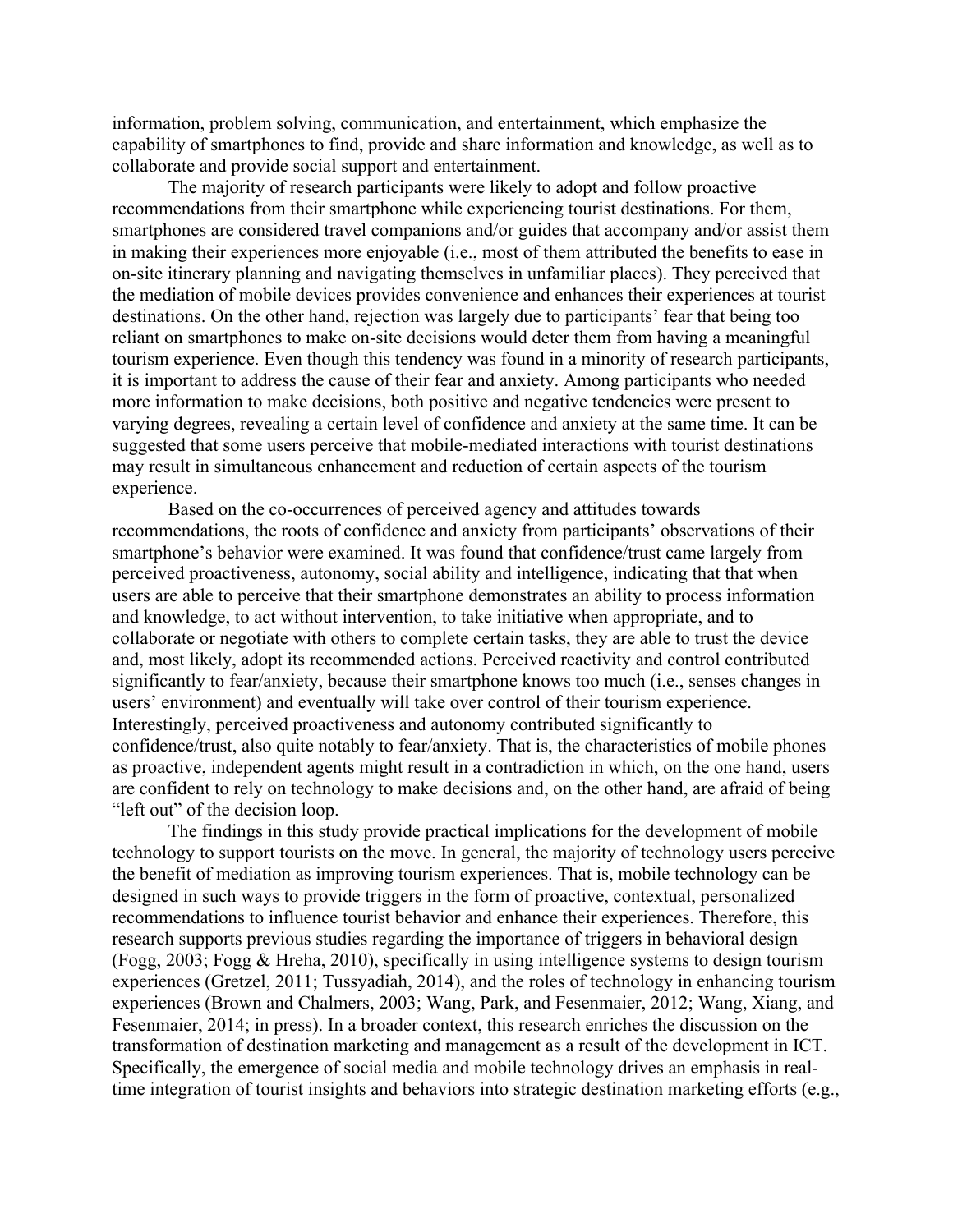Gretzel, 2011; Mistilis, Buhalis, and Gretzel, in press). Understanding tourists' attitudes towards contextual recommendations will inform tourist destinations in formulating strategies to induce the patterns of tourist mobility that will be advantageous for all tourism stakeholders. Applying strategies informed by contextual intelligence, destinations will be able to synergize tourism attractions, businesses, and other stakeholder networks in the destination.

Moreover, the results provide design requirements for technology developers. While certain attributes of agency result in confidence and trust among tourists, leading to adoption of push recommendations, other attributes lead to anxiety and fear. Therefore, the development of mobile technology for tourists should take into consideration the presentation of certain qualities manifested in observable behaviors that inspire confidence and trust. Specifically, intelligence and social ability are found to assure confidence and trust and result in less anxiety, while reactivity and control may generate more anxiety and fear than other attributes. Meanwhile, autonomy and proactiveness result in a higher degree of confidence, but, in some groups of users, contribute to anxiety. Therefore, it is important to design mobile applications that entice tourists with the feeling of being "in control" by combining proactiveness and reactivity (i.e., pushing contextual recommendations based on changes in users' environment) with certain user interference in the form of collaboration (e.g., letting users verify recommendations) and negotiation (e.g., suggesting alternative recommendations). This approach will increase confidence and reduce anxiety among tourists, resulting in positive attitudes towards recommendations. For some users, albeit a minority in this study, it may be necessary to give recommendations only when asked (i.e., reducing proactivity, autonomy, and control).

This study confirms the behavioral definition of agency from users' interpretations of smartphone behavior, which is consistent with the structural definition suggested in literature on intelligent agents (Dautenhahn and Nehaniv; 2000; Jennings and Wooldridge, 1998; Wooldridge and Jennings, 1995). From a methodological point of view, while it is confirmed that user perception regarding the mental qualities of mobile phones could be extracted comprehensively using a projective method, it is recognized that as participants were conditioned to think of their smartphones as living beings (and parts of living beings), it was easier for them to project mental qualities on their smartphones. Hence, future studies utilizing different methodologies would assist in confirming the findings of this study.

This study also provides support for the development of context-aware mobile systems and applications to support tourists on the move, as the findings confirmed major tendency of tourists to adopt contextual recommendation due to its perceived benefits. It is acknowledged that the adoption of contextual recommendations may also depend on the specific travel context, such as travel companions' opinions, the overall arrangement of itineraries, and the heterogeneity of tourists. This study focuses on the impact of perceived agency on tourists' attitudes towards contextual recommendations. Therefore, future studies can be developed to apply the study in different tourism situations (e.g., varying degree of familiarity with tourist destinations, purposes of trip, etc.). Further, whereas the majority of tourists find mobile mediation enhances the tourism experience, and a handful of them find it reduces the tourism experience, a paradox was also detected in this study. That is, even though literature on tourism and information technologies emphasizes the positive aspects of technology mediation in tourism (Tussyadiah and Fesenmaier, 2009; Wang, Park and Fesenmaier, 2012; Wang, Xiang, and Fesenmaier, in press; 2014), it is important to further investigate the negative aspects that come with the transformation of the tourism experience due to technology mediation. Lastly, since all participants in this study were younger (the majority of them in their 20s), studying, and residing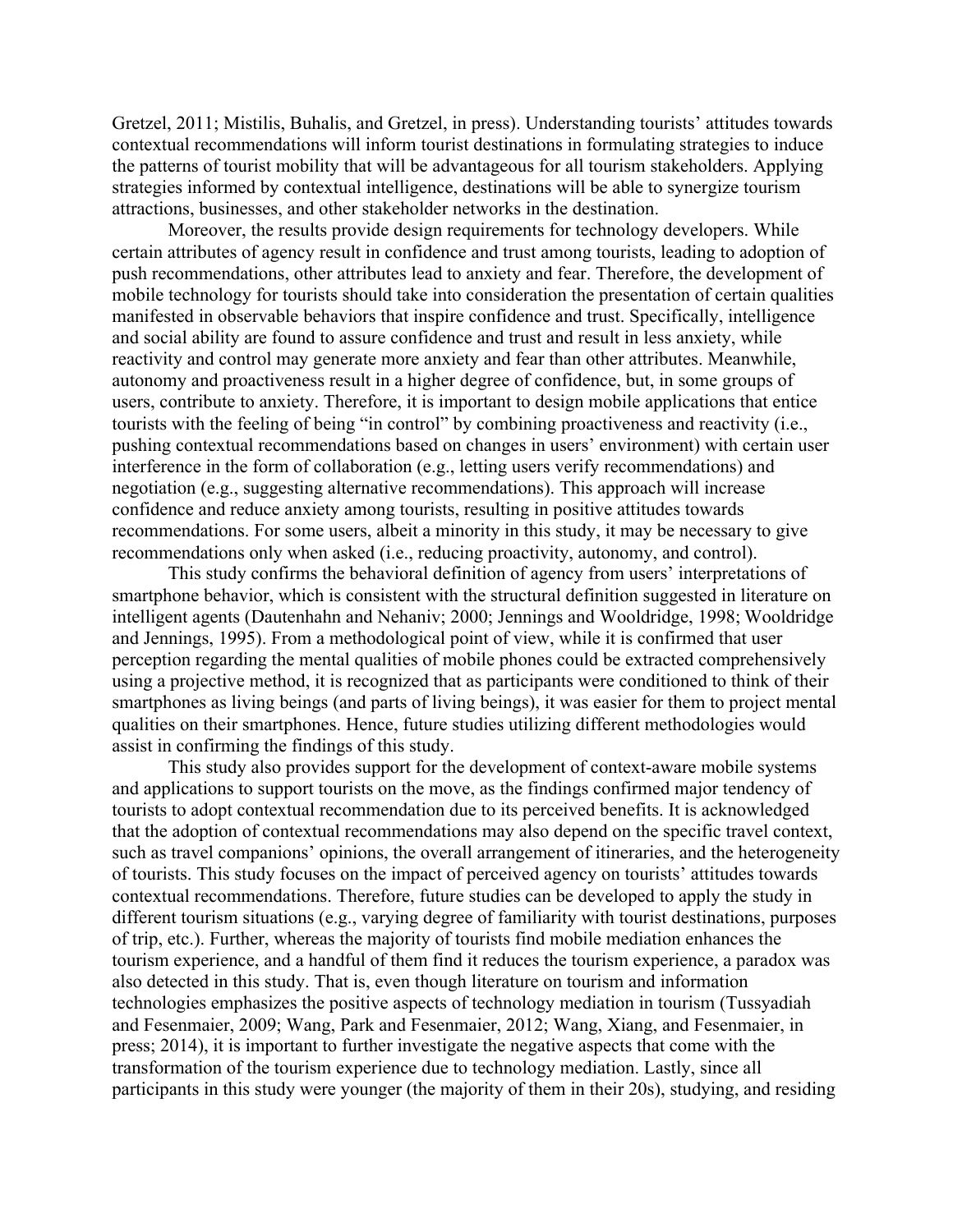in Hong Kong, a similar study capturing different demographics (e.g., age, occupations, geographic locations, etc.) will assist in confirming the applicability of these findings to the general tourist population.

## **References**

- Baylor, A. (2000). Beyond butlers: Intelligent agents as mentors. *Journal of Educational Computing Research, 22*(4), 373-382.
- Boddy, C. (2005). Projective techniques in market research: valueless subjectivity or insightful reality? A look at the evidence for the usefulness, reliability and validity of projective techniques in market research. *International Journal of Market Research, 47*(3), 239-254.
- Brown, B. and M. Chalmers (2003). Tourism and mobile technology. In Kuutti, K., Karsten E. H. (Eds.), *Proceedings of the 8th European Conference on Computer Supported Cooperative Work*, Helsinki, Finland, 14-18 September 2003. Kluwer Academic Press.
- Buhalis, D. and M.-K. Foerste (2014). SoCoMo marketing for travel and tourism. In Xiang, Z., Tussyadiah, I. (Eds.), *Information and Communication Technologies in Tourism 2014*. Heidelberg: Springer.
- Catterall, M. and P. Ibbotson (2000). Using projective techniques in education research. *British Educational Research Journal, 26*(2), 245-256.
- Chandler, J. and M. Owen (2002). *Developing Brands with Qualitative Market Research*. London: Sage.
- Dautenhahn, K. (1998). The art of designing socially intelligent agents: Science, fiction and the human in the loop. *Applied Artificial Intelligence, 12*(7-8), 573-617.
- Dautenhahn, K., and C. L. Nehaniv (2000). Living with socially intelligent agents: A cognitive technology view. Dautenhahn, K. (Ed.), *Human Cognition and Social Agent Technology* (pp. 415-426). Amsterdam: John Benjamins Publishing.
- Dennett, D. C. (1971). Intentional systems. *The Journal of Philosophy*, *68*(4), 87-106.
- Dennett, D. C. (1989). *The Intentional Stance.* Cambridge, MA: The MIT Press.
- Doherty, S. and R. Nelson (2010). Using projective techniques to tap into consumers' feelings, perceptions and attitudes… getting an honest opinion. *International Journal of Consumer Studies, 34*(4), 400-404.
- Expedia (2013, October). Millennials spend more freely, complain more loudly and crave mobile devices for travel. Retrieved from: http://viewfinder.expedia.com/features/future-oftravel-report.
- Fogg, B. J. (2003). *Persuasive Technology: Using Computers to Change What We Think and Do*. San Francisco, CA: Morgan Kaufmann Publishers.
- Fogg, B. J. and J. Hehra (2010). Behavior wizard: A method for matching target behaviors with solutions. *In* T. Ploug, P. Hasle, and H. Kukkonen (Eds.), *Persuasive 2010 – LNCS 6127* (pp. 117-130). Berlin: Springer.
- Galloway, A. (2004). Intimations of everyday life: Ubiquitous computing and the city. *Cultural Studies*, *18*(2-3), 384-408.
- Gavalas, D., and M. Kenteris (2011). A web-based pervasive recommendation system for mobile tourist guides. *Personal and Ubiquitous Computing, 15*: 759-770.
- Gordon, W., and R. Langmaid (1988). *Qualitative Market Research: A Practitioner's and Buyer's Guide*. Aldershot: Gower.
- Gretzel, U. (2011). Intelligent systems in tourism: A social science perspective. *Annals of Tourism Research*, 38 (3), 757-779.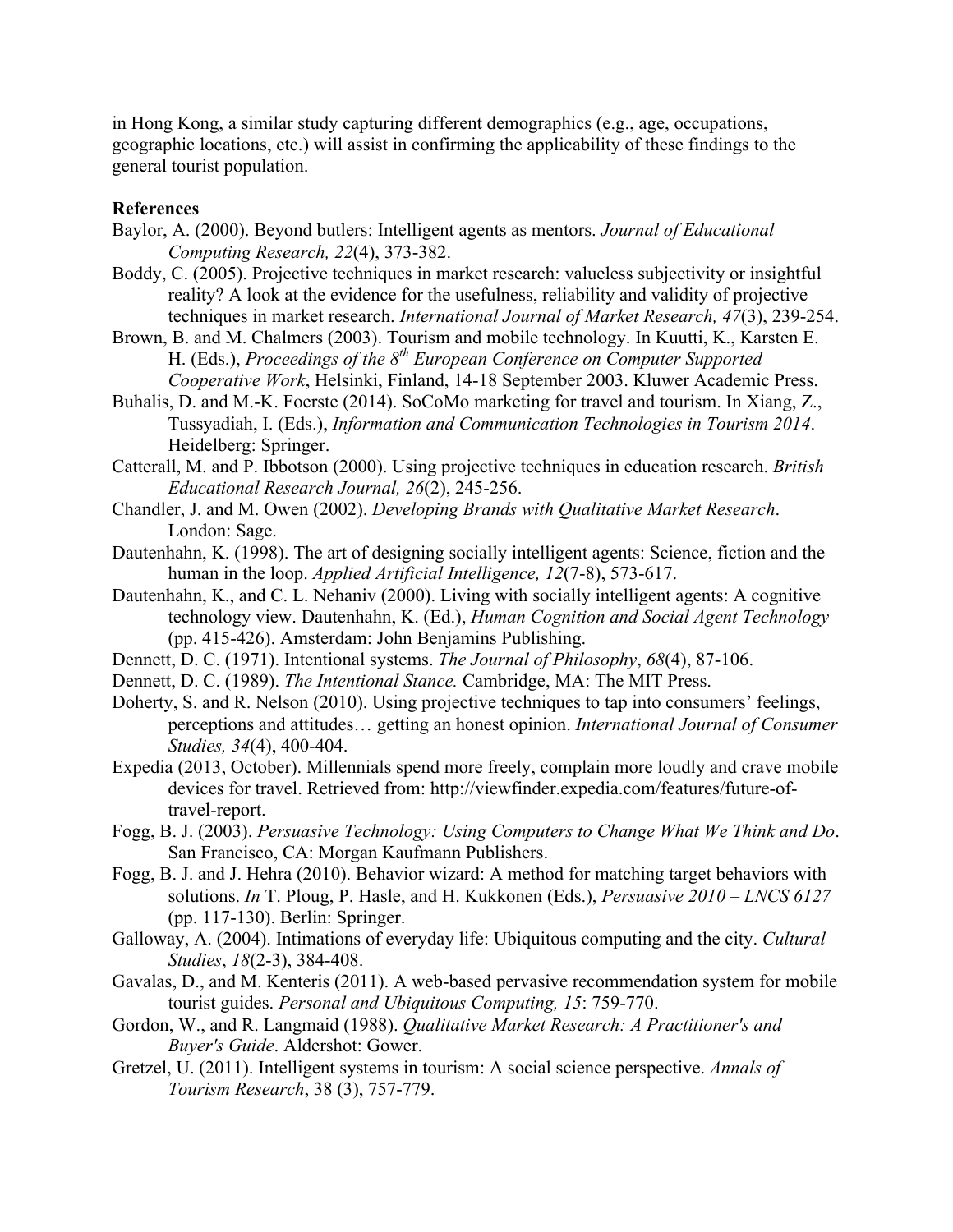- Hakuhodo (2013). The Use of Smartphones in 14 Asian Cities. *Global Habit* Vol. 9 (August 9, 2013). Retrieved from http://www.hakuhodo.jp/pdf/2013/20130809\_2.pdf.
- Ihde, D. (1990). *Technology and the Lifeworld: From Garden to Earth.* Bloomington, IN: Indiana University Press.
- Jennings, N. R., M. and Wooldridge (1998). Applications of Agent Technology. In N. R. Jennings and M. Wooldridge (Eds.): *Agent Technology: Foundations, Applications, and Markets*. Heidelberg: Springer-Verlag.
- Kabassi, K. (2010). Personalizing recommendations for tourists. *Telematics and Informatics, 27*, 51-66.
- Kallinikos, J. (2002). Reopening the black box of technology artifacts and human agency. In Galliers, R and Markus, L. (eds.), *Proceedings of the 23rd International Conference on Information Systems* (pp. 287-294), Barcelona, 14-16 December, 2002.
- Kassarjian, H. H. (1974). Projective methods. In Ferber, R. (Ed.). *Handbook of Marketing Research*. New York: McGraw-Hill.
- Kenteris, M., D. Gavalas, and D. Economou (2009). An innovative mobile electronic tourist guide application. Personal and Ubiquitous Computing. *Journal Personal and Ubiquitous Computing 13*(2), 103-118
- King, W. J. and J. Ohya (1996). The representation of agents: Anthropomorphism, agency and intelligence. In *Proceedings of CHI 1996 Conference Companion* (pp. 289-290). New York: ACM.
- Komiak, S. Y. X. and I. Benbasat (2006). The effects of personalization and familiarity on trust and adoption of recommendation agents. *MIS Quarterly*, *30*(4), 941-960.
- Krippendorff, K. (2013). *Content Analysis: An Introduction to its Methodology* (3<sup>rd</sup> Ed.). Thousand Oaks, CA: Sage Publications Inc.
- Lamsfus, C., D. Wang, Z. Xiang, and A. Alzua-Sorzabal (in press). Going mobile: Defining context for on-the-go travelers. *Journal of Travel Research*.
- Lange, D. B. (1998). Mobile objects and mobile agents: The future of distributed computing. In *Proceedings of the European Conference on Object Oriented Programming* (ECOOP'98) (pp. 1–12), Brussels, Belgium.
- Latour, B. (1988). Mixing humans and nonhumans together: The sociology of a door closer. *Social Problems, 35*, 298–310.
- Latour, B. (1993). *We Have Never Been Modern* (Translated by C. Porter). Cambridge, MA: Harvard University Press.
- Leonard, A. (1997). *Bots: The Origins of New Species*. San Francisco, CA: HardWired.
- Levy, S. J. (1985) Dreams, fairy tales, animals and cars. *Psychology and Marketing, 2*(2), 67-81.
- Lilienfeld, S., J. Wood, and H. Garb (2000). The scientific status of projective techniques, *Psychological Science in the Public Interest*, *1*, 27-66.
- McCarthy, J. (1978). *Ascribing Mental Qualities to Machines*. Technical report, Stanford University AI Lab., Stanford, CA.
- Meehan, K., T. Lunney, K. Curran, and A. McCaughey (2013). Context-aware intelligent recommendation system for tourism. In *IEEE International Conference on Pervasive Computing and Communications Workshops* (PERCOM Workshops) (pp.328,331), 18-22 March 2013.
- Mehra, P. 2012. Context-Aware Computing. Beyond Search and Location-Based Services. *IEEE Internet Computing, 16*(2), 12–16.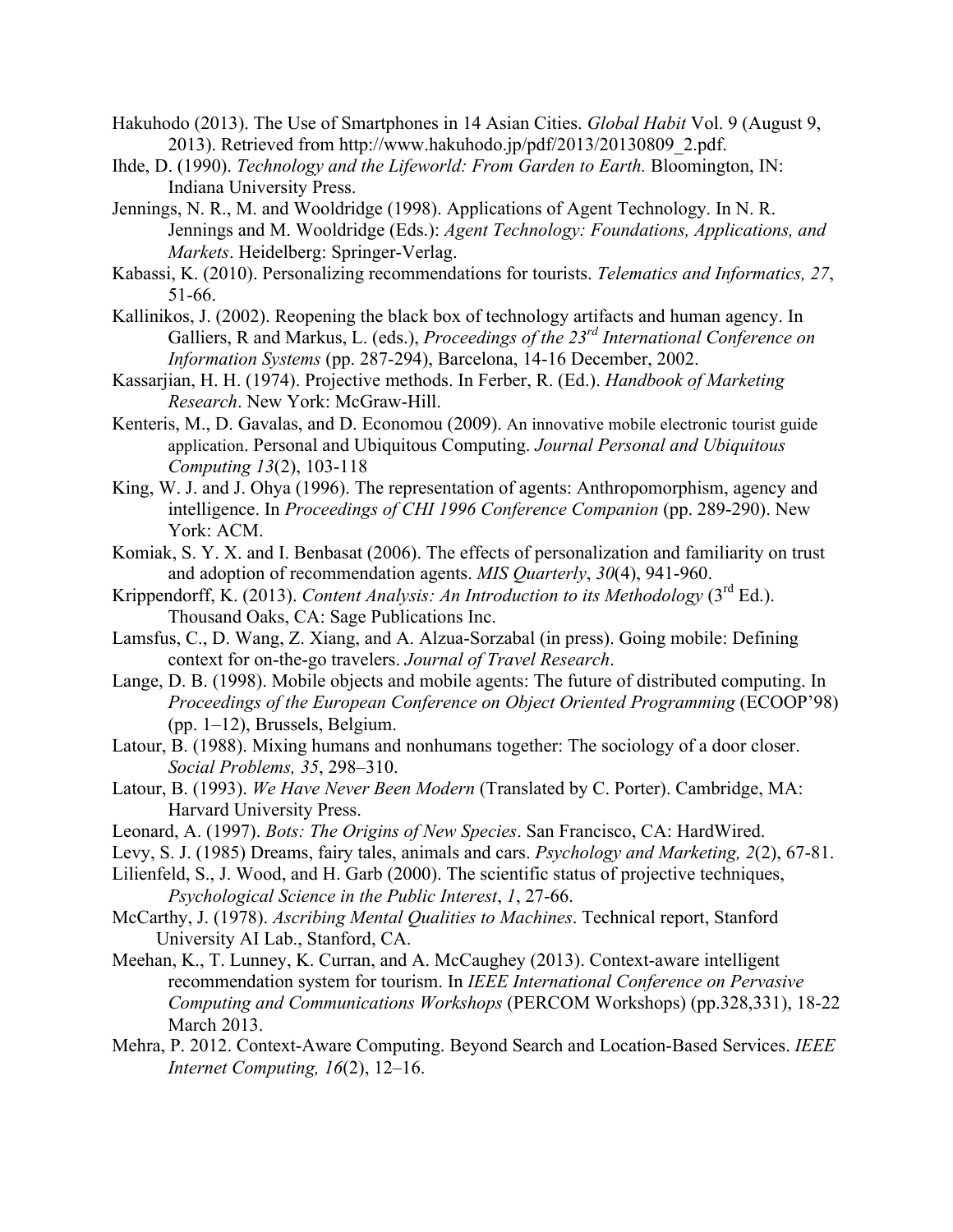- Mistilis, N,. D. Buhalis, and U. Gretzel (in press). Future *e*destination marketing: Perspective on an Australian Tourism Stakeholder Network. *Journal of Travel Research*. doi:10.1177/0047287514522874
- Nass, C., Y. Moon, B. J. Fogg, B. Reeves, and C. Dryer (1995). Can computer personalities be human personalities? *International Journal of Human–Computer Studies*, *43*, 223–239.
- Nass, C, J. Steuer, and E. R. Tauber (1994). Computers are social actors. In *Proceedings of the SIGCHI Conference on Human Factors in Computing Systems: Celebrating Interdependence* (pp. 72–78). New York: ACM.
- Negroponte, N. (1970). *The Architecture Machine: Towards a More Human Environment*. Cambridge, MA: MIT Press.
- Ramsey, E., P. Ibbotson, and P. McCole (2006). Application of projective techniques in an ebusiness research context. A response to 'Projective techniques in market research valueless subjectivity or insightful reality?' *International Journal of Market Research*, *48*(5), 551-573.
- Rasinger, J., M. Fuchs, W. Höpken, and T. Beer (2009). Building a mobile tourist guide based on tourists' on-site information needs. *Tourism Analysis, 14*(4), 483-502.
- Russell, S. J., and P. Norvig (2003). Artificial Intelligence: A Modern Approach (2md Ed.). New Jersey: Prentice Hall.
- Schilit, B. N., N. Adams, and R. Want (1994). Context-aware computing applications. In *Proceedings of the Workshop on Mobile Computing Systems and Applications* (pp. 85– 90), Santa Cruz, CA (1994).
- Schmidt-Belz, B., A. Nick, S. Poslad, and A. Zipf (2002). Personalized and location-based mobile tourism services. In *Workshop on Mobile Tourism Support Systems* (pp. 18–20).
- ten Hagen, K., M. Modsching, and R. Kramer (2005). A location aware mobile tourist guide selecting and interpreting sights and services by context matching. In *Proceedings of the 2nd Annual International Conference on Mobile and Ubiquitous Systems: Networking and Services*, 2005.
- Tussyadiah, I.P. (2012). A concept of location-based social network marketing. *Journal of Travel and Tourism Marketing, 29*(3), 205-220.
- Tussyadiah, I.P. (2014). Toward a theoretical foundation for experience design in tourism. *Journal of Travel Research, 53*(5), 543-564.
- Tussyadiah, I.P. and D. R. Fesenmaier (2009). Mediating tourist experiences Access to places via shared videos. *Annals of Tourism Research*, *36*(1), 24-40
- Tussyadiah, I.P., D. R. Fesenmaier, and Y. Yoo (2008). Designing interactions in tourism mediascape: Identification of patterns for mobile 2.0 platform. In O'Connor, P., Hopken, W. Gretzel, U. (Eds.), *Information and Communication Technologies in Tourism 2008*. Vienna - New York: Springer.
- Wang, D., S. Park, and D. R. Fesenmaier (2012). The role of smartphones in mediating the touristic experience. *Journal of Travel Research*, 51(4), 371-387.
- Wang, D., Z. Xiang, and D. R. Fesenmaier (2014). Adapting to the mobile world: A model of smartphone use. *Annals of Tourism Research*, *48*, 11-26
- Wang, D., Z. Xiang, and D. R. Fesenmaier (in press). Smartphone use in everyday life and travel. *Journal of Travel Research*. doi:10.1177/0047287514535847
- Wang, W. and I. Benbasat (2005). Trust in and adoption of online recommendation agents. *Journal of the Association of Information Systems*, *6*(3), 71-101.
- Webb, J. (1992): *Understanding and Designing Marketing Research.* London: Academic Press.